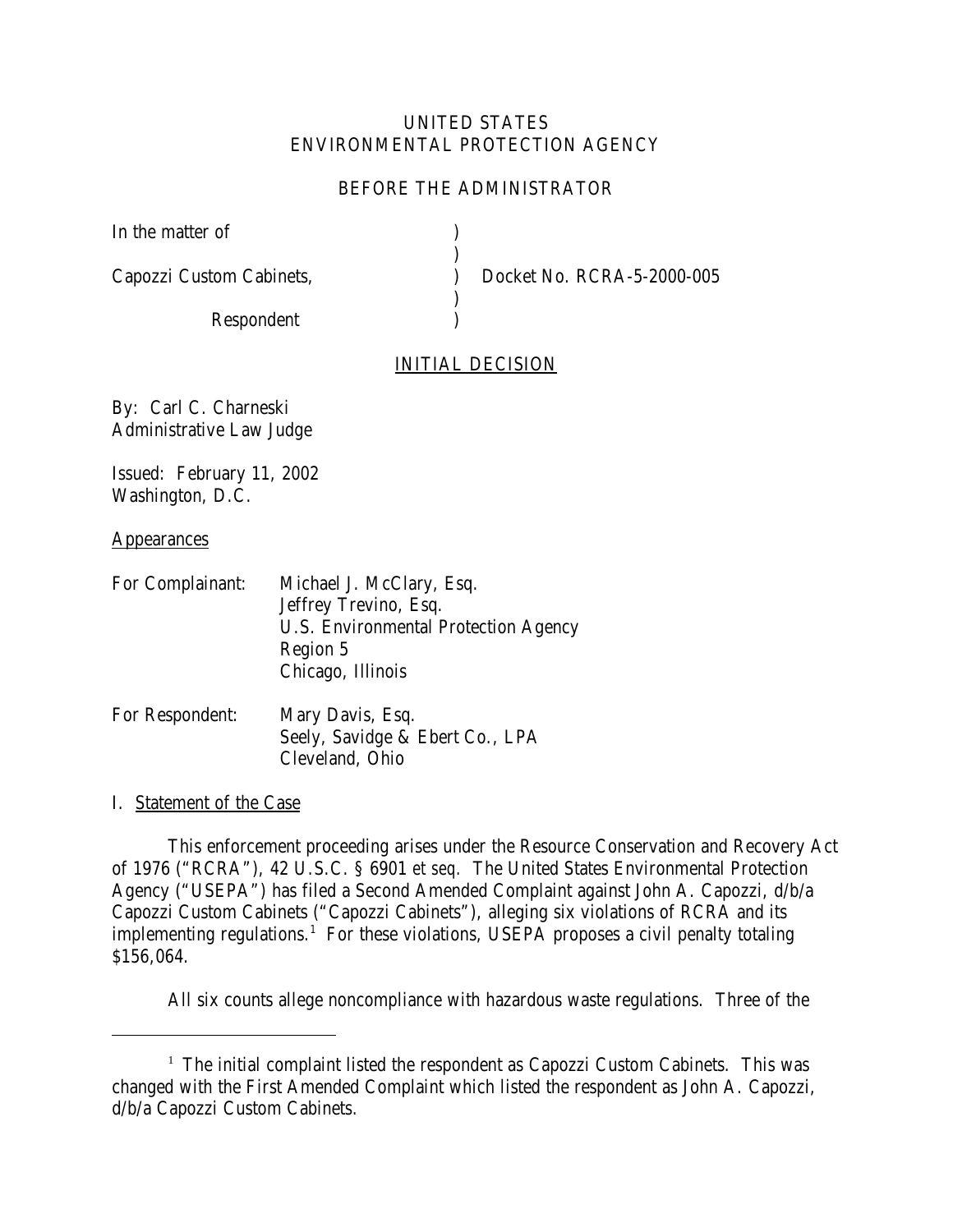counts (Counts 1-3) involve the permitting for, and the handling of, hazardous waste; the remaining three counts (Counts 4-6) involve hazardous waste training, contingency plan, and closure plan requirements. Each of the six RCRA counts alleges a failure by Capozzi Cabinets to comply with implementing hazardous waste regulations contained in the Ohio Administrative Code ("OAC"). One of these counts also alleges a violation of a specific provision of the Resource Conservation and Recovery Act.

In an order dated November 9, 2000, the USEPA was awarded summary judgment on the issue of liability as to Counts 4, 5, and 6, but denied summary judgment as to Counts 1, 2, and 3. Thereafter, a hearing was held in Cleveland, Ohio, on November 15-16, 2000. This hearing involved the issue of liability for Counts 1, 2, and 3, as well as all outstanding civil penalty issues.

For the reasons set forth below, Capozzi Cabinets is held to have violated RCRA as alleged by the USEPA in Counts 1, 2, and 3, as well as in Counts 4, 5, and 6 as previously determined. A civil penalty totaling \$37,600 is assessed against respondent for all six RCRA violations.

#### II. Introduction

Pursuant to Section 3006 of RCRA, 42 U.S.C. § 6926, the Administrator of the USEPA may authorize a state to administer the RCRA hazardous waste program in lieu of the Federal program when the Administrator deems the state program to be substantially equivalent to the Federal program. On June 28, 1989, the Administrator granted the State of Ohio final authorization to administer a state hazardous waste program in lieu of the Federal government's RCRA program. 54 *Fed. Reg.* 27170.2 Accordingly, state regulations govern the generation, transportation, treatment, storage, and disposal of hazardous waste in Ohio.<sup>3</sup> The USEPA brings this enforcement action pursuant to Section 3008(a)(2) of RCRA. 42 U.S.C. § 6928(a)(2).4

<sup>4</sup> The Federal regulations implementing RCRA are contained in 40 C.F.R. Parts 260 through 271. The Ohio Administrative Code regulations involved in this case are substantially equivalent to these Federal RCRA regulations.

 $2$  Additional hazardous waste authorization was provided to the State of Ohio at 56 *Fed. Reg.* 14203, 56 *Fed. Reg.* 28088, 60 *Fed. Reg.* 38502, and 61 *Fed. Reg.* 54950.

<sup>&</sup>lt;sup>3</sup> The pertinent state hazardous waste regulations involved here are contained in Joint Exhibit 1. There, the parties have included Chapters 50, 51, 52, 59, 65, and 66 of Title 3745 of the Ohio Administrative Code. In addition to these Chapters, USEPA has submitted Chapter 54 of the OAC. Capozzi Cabinets, however, objects to Chapter 54 on relevance grounds. Because the parties are not in agreement regarding Chapter 54, it cannot be included as part of Joint Exhibit 1.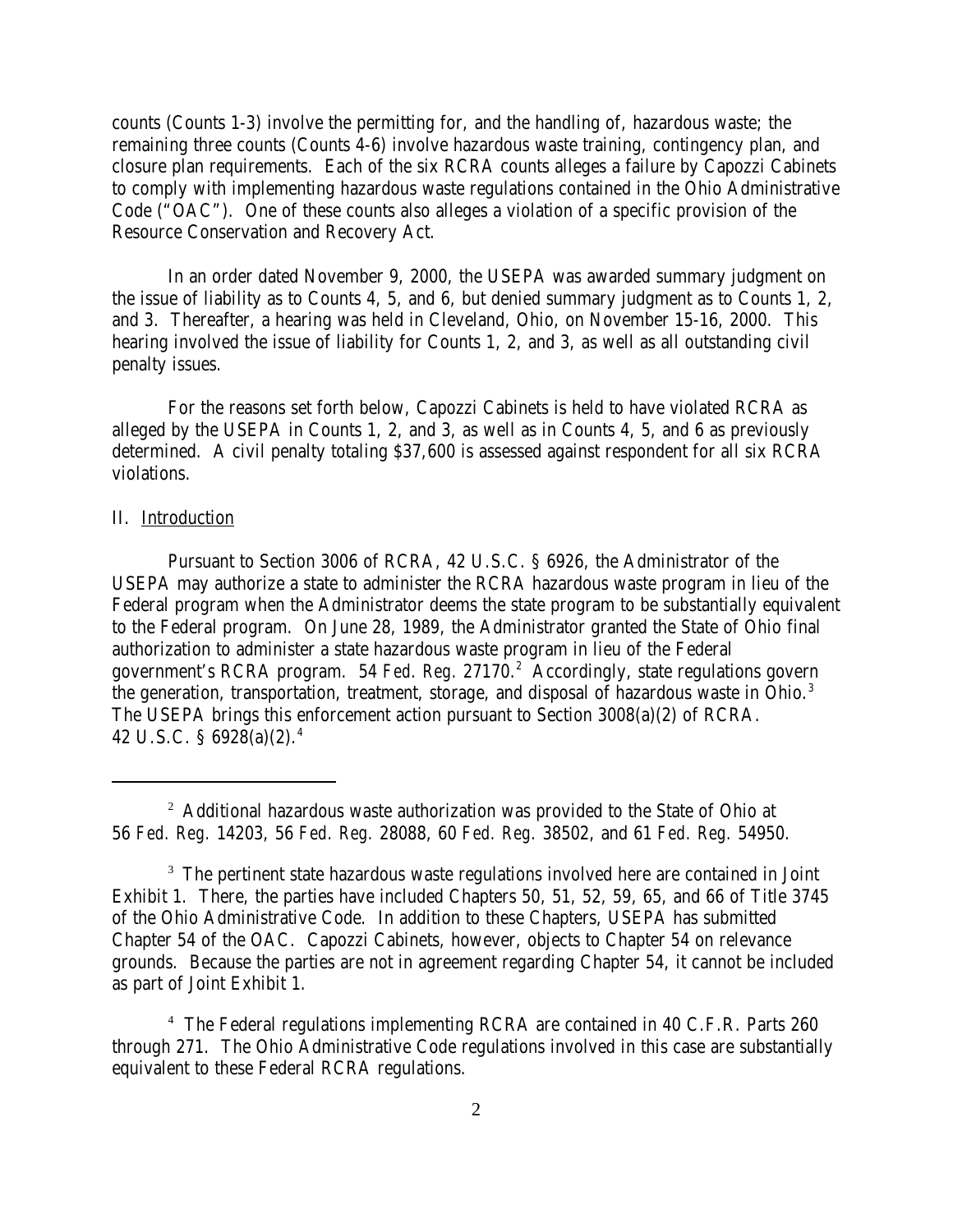### III. Facts

John Capozzi is the owner of Capozzi Cabinets which is located in Leavitsburg, Ohio. Capozzi Cabinets is situated in a residential area. Tr. 73-74; *see* CX-6 (at p. US-77, top photograph). There is a church next door and an elementary school approximately one-third mile away. Tr. 195. Capozzi has operated this cabinet-making shop for approximately 30 years. Tr. 611, 613. It is a small business, employing six to seven workers. Tr. 615. He builds custom cabinets, fixtures, and counter tops using plywood, particle boards, and solid woods. Tr. 48, 613, 617; CX-1. Laminates, adhesives, paints, lacquer, and thinner are used in the making of these products. Tr. 616.

The main area of Capozzi's shop is 30 feet wide and 60 feet long. Tr. 614. In addition to the main area, there is a "finishing room." The finishing room is a 28-foot by 28-foot area where cabinets are sanded, finished, and stored. Tr. 618; *see* CX-6 (at p. US-77, bottom photograph). Approximately 80% of Capozzi's work is laminate work. A cabinet constructed with laminate, a plastic-like substance, does not go into the finishing room for lacquer or painting. Tr. 617-618. Only cabinets that are not laminated are finished.

Those cabinets that are "finished" are either stained and then sprayed with a lacquer, or they are painted. In either event, a spray gun is used to apply the lacquer and paint. Tr. 618. It is precisely during this finishing operation that solvent waste, *i.e.,* a hazardous waste, is generated. This hazardous waste involves Capozzi Cabinets' use of a lacquer thinner. A Material Safety Data Sheet ("MSDS") provided by Capozzi Cabinets identified the lacquer thinner used during the finishing operation as "Lacquer Thinner Klean Strip 5." The MSDS reported that the thinner contains acetone, 4-methyl-2-pentanone (also known as, "methylisobutyl-ketone"), and toluene. Tr. 92, 95-96, 101-103; CX-4. This case is about respondent's disposal of such hazardous waste.

## The October 26, 1995, Inspection

Acting upon a complaint by a former employee of Capozzi Cabinets, the Ohio Environmental Protection Agency ("OEPA") conducted an inspection of the cabinet shop on October 26, 1995. This former employee alleged that Capozzi improperly stored and disposed of hazardous waste at his facility. One of the charges made by this individual was that hazardous solvents, *i.e.,* lacquer and thinner, were being thrown out of the shop's back door and onto the ground. Tr.  $40-44$ ; CX-7. $5$ 

Inspector Ron Fodo of the OEPA took part in the October 26, 1995, inspection.<sup>6</sup> Fodo

 $5$  The back door of the facility is alternatively referred to as the "garage door." CX-1.

 $6$  Inspector Fodo is a member of the Special Investigations Unit. He conducts criminal investigations regarding the illegal disposal, transportation, and handling of solid and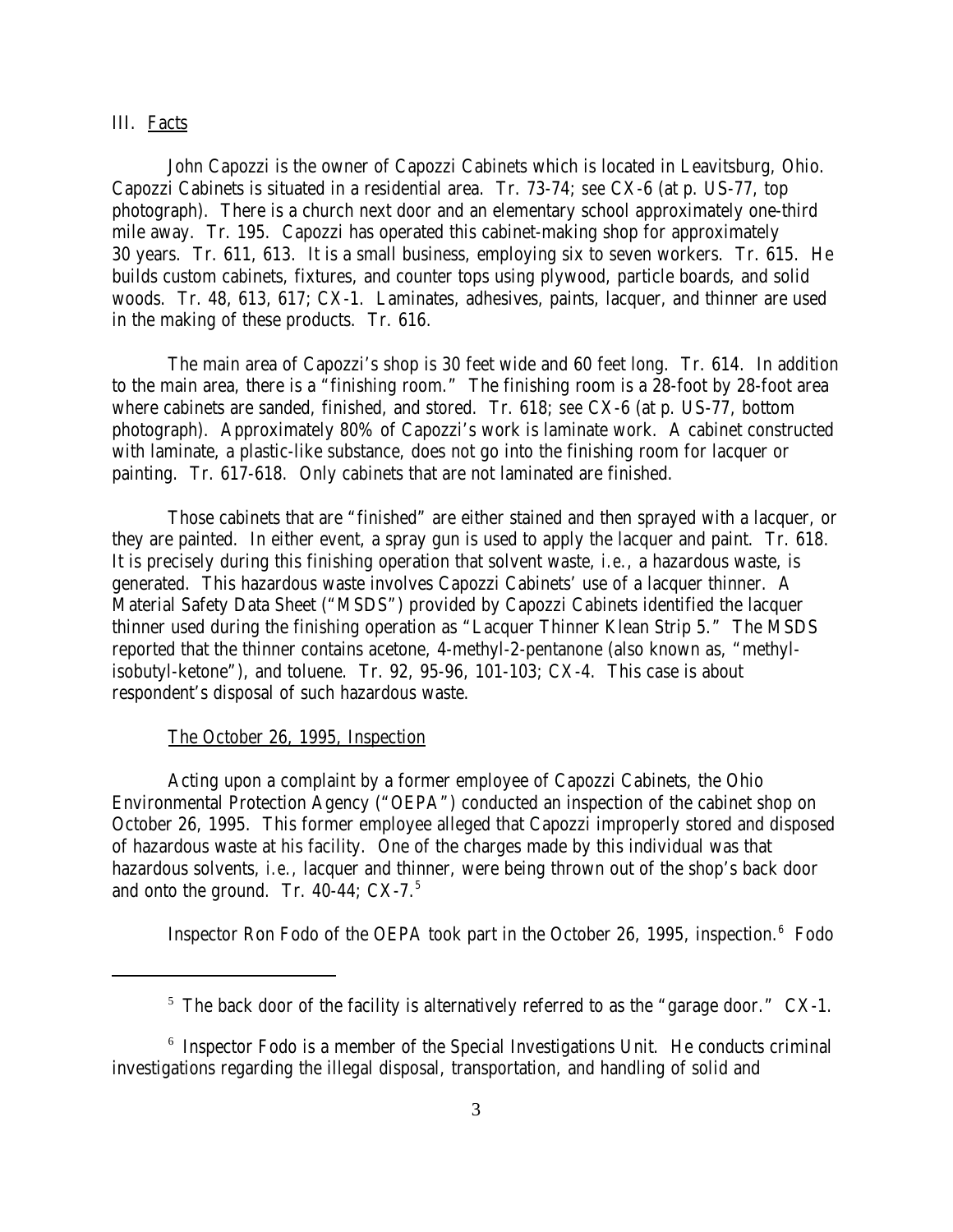testified that John Capozzi, the shop's owner, was at the facility when the October 26 inspection was conducted. At the start of this inspection, Capozzi told the inspector that solvent waste was one of the waste streams that was generated at the facility. This solvent waste was produced during the finishing operations of the cabinets. Tr. 48-49. Capozzi also told Fodo that he did not collect any of the solvent waste that was generated at his facility. Tr. 53, 84. When asked by Inspector Fodo about the disposal of such waste, Capozzi answered, "I toss it out. It's been tossed out the back door." Tr. 49. Before responding to Fodo, Capozzi didn't have to ask anyone what was being done with the solvent waste. Capozzi also related that the solvent waste was exhausted through the spray gun's ventilation system in the shop's finishing room. Tr.  $50-51$ .<sup>7</sup> This discussion took place in the office area of the shop.

Thereafter, the inspection team proceeded to the "finishing room" of the facility. Again, this is the area where solvent wastes are generated as either lacquer or paint is applied to the cabinets. Inspector Fodo observed paint cans, containers, and solvents in the finishing room. While in this area, Fodo spoke with Cindy Garris, a Capozzi Cabinet employee. Tr. 49-51.

Garris has worked in the shop's finishing room for about four and one-half years. On October 26, she informed Inspector Fodo that solvent waste had been disposed of by placing it in the facility's solid waste dumpster. Tr. 54, 72; *see* CX-6 (at p. US-75, top photograph). In addition, Garris also told Fodo that one gallon of solvent waste was thrown out the back of the finishing room and onto the ground every two weeks. *Id.*<sup>8</sup>

Following this discussion with Garris, the OEPA inspection proceeded from the finishing room, outside to where the solvent waste was believed to be dumped onto the ground. There, Inspector Fodo made a visual inspection of the area. He was able to observe solvent stains on the ground, very close to the finishing room's back door and extending outward 10 to 15 feet. Fodo also detected a solvent odor. Tr. 56-57; *see* CX-6 (at p. US-71, top photograph and p. US-73, top photograph).

Inspector Fodo then disturbed the soil of this outside area and took a reading with a hand-held Photo Ionization Detector, or "PID." A pump on the PID pulls in the ambient air to

hazardous waste. Tr. 34-35. On October 26, Inspector Fodo was accompanied by a representative from the state's Bureau of Criminal Investigation. Tr. 41-42. No criminal charges, however, were brought against respondent.

 $7$  Capozzi testified that he was upset at the time of this statement and that he was only being sarcastic when he informed Fodo that solvents were being exhausted out through the ventilation system. Tr. 634.

<sup>8</sup> Unfortunately, neither side called Garris to testify.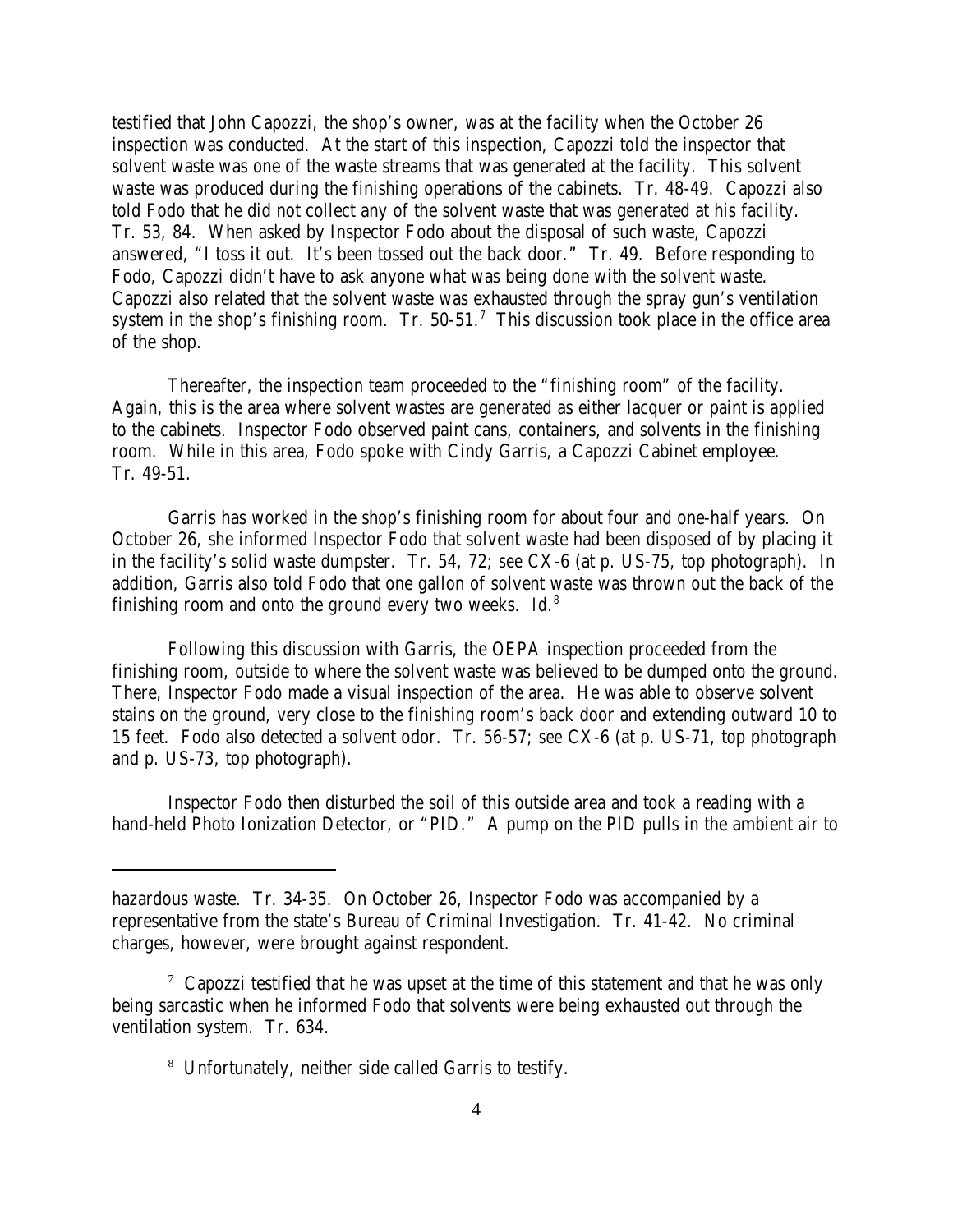determine whether Volatile Organic Compounds such as solvents, paints, and stains are present. Tr. 57-58. Fodo's use of the PID indicated the presence of Volatile Organic Compounds in the area just outside the finishing room door. In Inspector Fodo's view, this PID reading was consistent with the presence of spent lacquer thinners. Tr. 61.

After obtaining a positive reading for the presence of Volatile Organic Compounds, Inspector Fodo took a soil sample of this stained area. The soil sample was marked as "CAB02." Tr. 69-70, 85-86; *see* CX-6 (at p. US 71, bottom photograph). According to Fodo, soil sample CAB02 emitted a "strong solvent smell." A laboratory analysis of this sample revealed the presence of acetone, methyl-isobutyl-ketone, and toluene. Tr. 86, 92-96; CX-2.

In addition, at the close of the October 26 inspection, Inspector Fodo informed Capozzi that the facility's solvent waste, particularly the solvent waste generated in the finishing process, could not be placed in the dumpster, exhausted through the ventilation fan, or tossed outside onto the ground. Tr. 55, 80. Fodo explained that instead, it would be necessary for Capozzi Cabinets to containerize the waste and to make arrangements with a contractor for its proper disposal. Tr. 55, 121*.* 

#### The May 23, 1996, Inspection

Sometime after the inspection of October 26, 1995, this enforcement matter was transferred to the Civil Division of the Ohio Environmental Protection Agency. Tr. 193. Thereupon, the OEPA conducted a second inspection of the Capozzi Cabinets facility on May 23, 1996. Inspector Fodo participated in this second inspection along with two inspectors from the OEPA's Division of Hazardous Waste, Karen Nesbit and Chris Prosser. Tr. 108, 179, 194.

During the May 23 inspection, while in the finishing area of the facility, Inspector Fodo observed one 5-gallon container partially filled with solvent waste and several other 5-gallon containers which were empty. These containers did not have hazardous waste labels and they did not bear any hazardous waste accumulation dates. Tr. 110-111. Also, as of May 23, 1996, Capozzi Cabinets still hadn't hired a contractor to dispose of this hazardous waste. Tr. 122.

While in the finishing room, Inspector Fodo again spoke with Garris. She told him that two employees of Capozzi Cabinets had used the solvent waste that had been stored in the now empty containers to start a fire to burn unusable material. This material was burned in a "burn pit," approximately 10 to 12 feet in diameter. Tr. 77. This burn pit is located on Capozzi's property, between his facility and the neighboring church. Tr. 200; *see* CX-5 & CX-6 (at p. US-85, top photograph). Fodo estimated that between 15 to 20 gallons of the solvent waste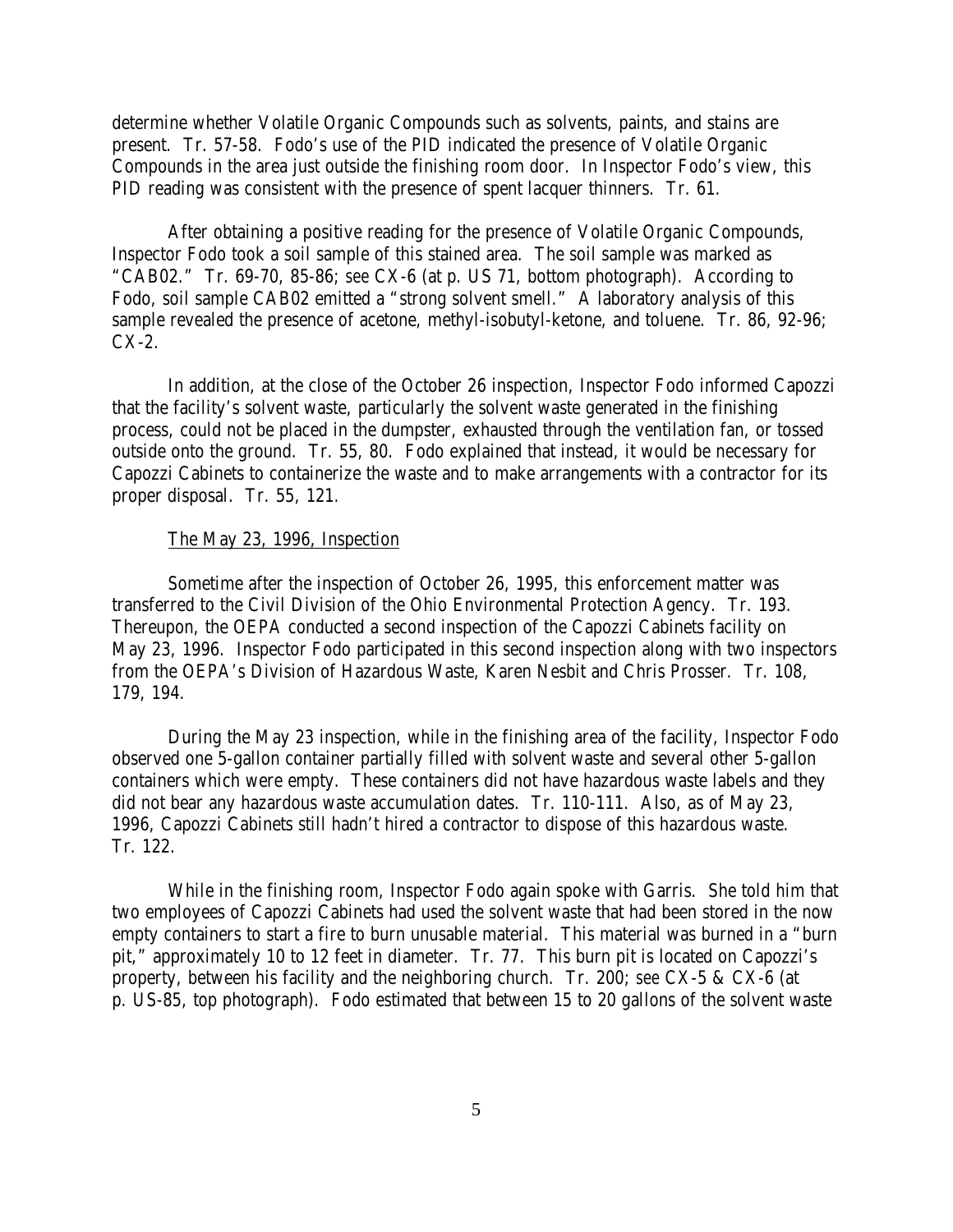had been used on the fire. Tr. 110.<sup>9</sup> According to both Inspectors Fodo and Nesbit, Capozzi explained that the employees had used this solvent waste to burn fixtures because there was no room for them in the dumpster. Tr. 112, 114, 205. Capozzi, however, denies instructing the employees to use the solvent waste on the fire.

In addition to the waste solvent-outdoor burn incident, on May 23 Inspector Nesbit attributed to Capozzi the statement that, at times, spent thinner was thrown out the back door. Tr. 291. While Nesbit did not recall whether Garris also discussed waste thinner (*i.e.,* solvent waste) being disposed of in this manner (Tr. 292), Ruth Ann Gray, a former employee of respondent and the daughter of John Capozzi, testified that Garris told the OEPA inspectors that the waste thinner was disposed of "out the back door." Tr. 531, 539.

During the May 23, 1996, inspection, Inspector Fodo took water samples from the well on the Capozzi property, as well as from the residences next door. Tr. 113. While Inspector Fodo collected the water samples, Inspector Nesbit collected soil samples. Tr. 196. Nesbit collected one soil sample from the burn area and one soil sample from beneath the finishing room ventilation fan. Tr. 203. No additional samples were taken from the driveway area, immediately outside the finishing room. That area had been sampled during the October 26, 1995, inspection.

Laboratory analysis of the burn area soil sample taken on May 23, 1996, showed the presence of arsenic above the applicable regulatory level, thus constituting an arsenic toxicity characteristic hazardous waste. Tr. 224,  $258^{10}$  The May 23 soil sample taken from the burn area, however, did reveal the presence of acetone, methyl-isobutyl-ketone, and toluene. CX-8. The soil sample taken from beneath the ventilation exhaust fan did not reveal the presence of any Volatile Organic Compounds. *Id.* 

As far as the May 23 water samples are concerned, the results were a bit mixed. The OEPA reported that while toluene was detected from the Capozzi site water sample, it did not exceed the allowable maximum concentration level for that chemical. In addition, Volatile Organic Compounds were not detected in the water sample taken from the church on the one side of the Capozzi Cabinet facility, nor were they detected in the water sample taken from the residence on the other side. CX-8.

 $9$  This is in line with Capozzi's May 23 statement to Inspector Nesbit that after the October 26 inspection, four to five 5-gallon cans of hazardous waste had been collected. Tr. 235-236.

<sup>&</sup>lt;sup>10</sup> There was testimony, however, that this arsenic level may have been the result of rat poison being placed in the area. Tr. 253. In any event, respondent has not been cited by the USEPA for any arsenic-related violations. Moreover, the MSDS for the thinner used by Capozzi did not list arsenic as a constituent. Tr. 252.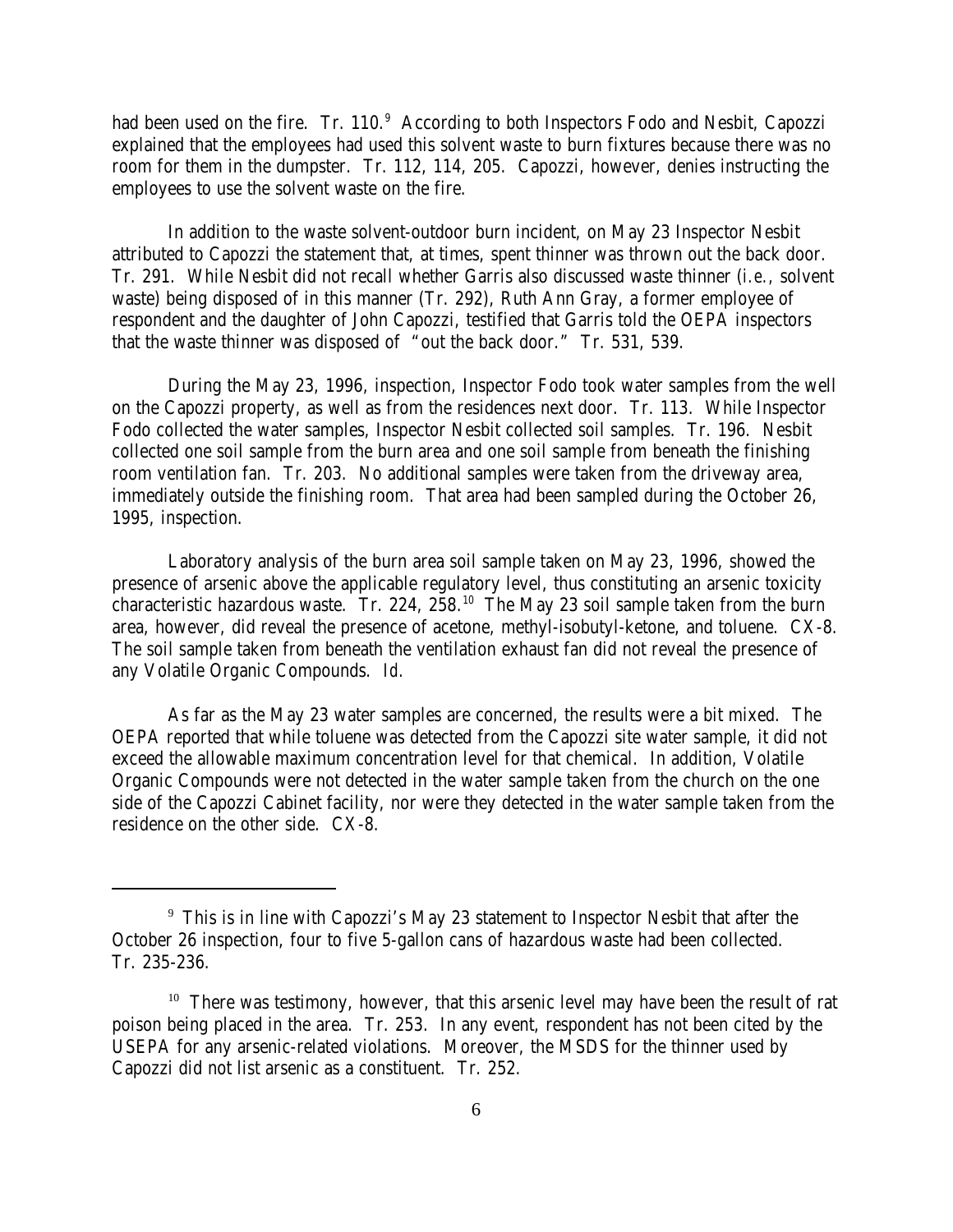Sometime after the inspection of May 23, 1996, the OEPA took water samples from the Capozzi site on two more occasions. On the first such occasion, the sample was split between Capozzi and the OEPA. The laboratory used by Capozzi did not detect any Volatile Organic Compounds, while the OEPA laboratory apparently did. Tr. 265, 268-269. On the second occasion, the well water sampled did not show any detectable quantities for the constituents tested. Tr. 293.

In addition, some time after the two Ohio Environmental Protection Agency inspections, respondent provided the OEPA with a Material Safety Data Sheet for the lacquer thinner used at the shop. As earlier noted, this MSDS showed that the thinner contained acetone, methyl-isobutyl-ketone, and toluene, all hazardous wastes. Tr. 100-103, 231; CX 4.

Following the OEPA inspection of May 23, 1996, Capozzi retained Chemical Solvents, Inc., to remove and to dispose of the hazardous waste generated at his facility. Tr. 643; CX-9 & CX-10. Chemical Solvents, Inc., performed a chemical analysis of the lacquer thinner to be disposed of from Capozzi's shop and found that it contained the hazardous chemicals toluene, various forms of acetate, and "MIBK," also known as methyl-isobutyl-ketone. CX-11.

#### The Remediation Plan

Thereafter, Capozzi agreed with the OEPA to remediate the site. Tr. 222. He submitted a remediation plan to OEPA which subsequently was approved by the State Agency. Tr. 587; CX-22. The area to be remediated included both the "burn area," referred to as Area 1, and the portion of the driveway immediately outside the garage door of the facility, referred to as Area 2. Tr. 232. The remediation plan called for the excavation of six to ten inches of top soil in a 13½-foot by 12½-foot section in Area 1, and six to ten inches of top soil in a 10-foot by 10-foot section in Area 2. Tr. 547, 556; RX-D.

The soil that was excavated in Areas 1 and 2 was analyzed. The sampled soils tested "clean" and Capozzi Cabinets was allowed to return this soil to the excavated areas. Tr. 551- 562.

IV. Discussion

#### A. Liability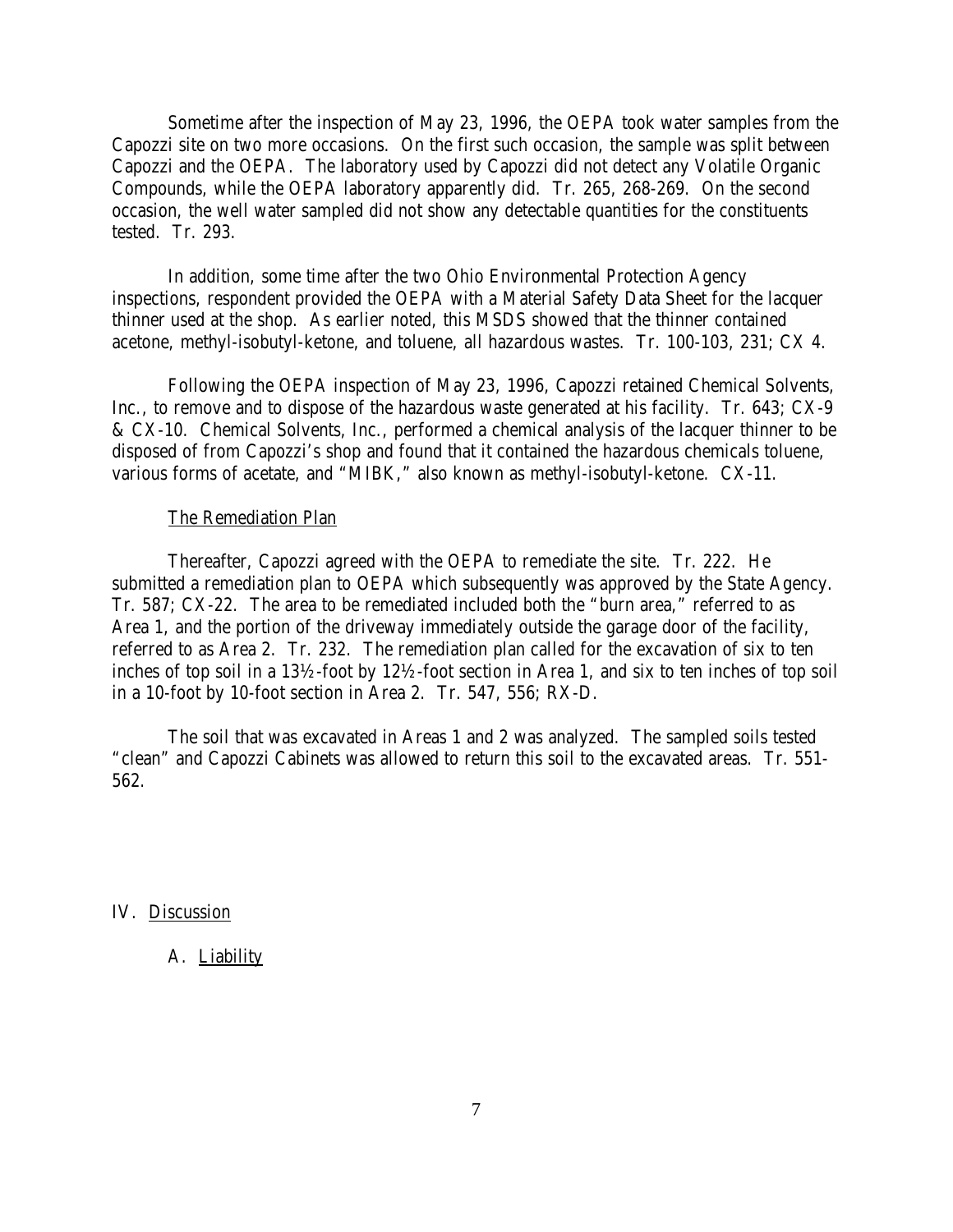The USEPA already has been awarded judgment as to Counts 4, 5, and 6.<sup>11</sup> The liability issue as to Counts 1, 2, and 3 has yet to be resolved.

## Count 1

In Count 1, USEPA alleges a violation of RCRA Section 3005(a), 42 U.S.C. § 6925(a), and Ohio Administrative Code Section 3745-50-45(A). Together, these provisions prohibit the treatment, storage, or disposal of hazardous waste, without a permit, by owners and operators of hazardous waste management units. This count involves respondent's disposal of lacquer thinner and the requirement that it have a permit for the disposal of such hazardous waste.

As a preliminary matter, there is no evidence in the record that Capozzi Cabinets was ever issued a permit from the OEPA for the management of hazardous waste. Tr. 111. In addition, respondent hadn't submitted to the OEPA a waste manifest for hazardous waste transported from its facility prior to October 25, 1995, or between October 25, 1995, and May 23, 1996. Tr. 240. Still, the question must be answered whether such a permit was needed in the first place.

Section 3005(a) of RCRA directs the Administrator of the United States Environmental Protection Agency to promulgate regulations for obtaining a permit for the treatment, storage, or disposal of hazardous waste. Section 3005(a) also provides, "the treatment, storage, or disposal of any such hazardous waste ... is prohibited except in accordance with such a permit."

In the State of Ohio, this RCRA permitting requirement is implemented by Section 3745-50-45(A) of the Ohio Administrative Code. Section 3745-50-45(A) provides:

> Chapter 3734 of the Revised Code requires a permit for the treatment, storage, or disposal of any hazardous waste as identified or listed in Chapter 3745-51 of the Administrative Code. The terms 'treatment,' 'storage,' 'disposal,' and 'hazardous waste' are defined in rule 3745-50-10 of the Administrative Code. Owners and operators of hazardous waste management units must have permits during the active life (including the closure period) of the unit....

<sup>&</sup>lt;sup>11</sup> Count 4 involves a violation of Section 3745-65-16(D)(4) of the Ohio Administrative Code for a failure to maintain employee hazardous waste training records. *See* 40 C.F.R.  $265.16(d)(4)$ . Count 5 involves a violation of Section 3745-65-51(A) of the Ohio Administrative Code for a failure to have a contingency plan for the facility in the event of any unplanned release of hazardous waste. *See* 40 C.F.R. 265.51(a). Count 6 involves a violation of Section 3745-66-12(A) of the Ohio Administrative Code for a failure to have a written closure plan for the facility. *See* 40 C.F.R. 265.112(a).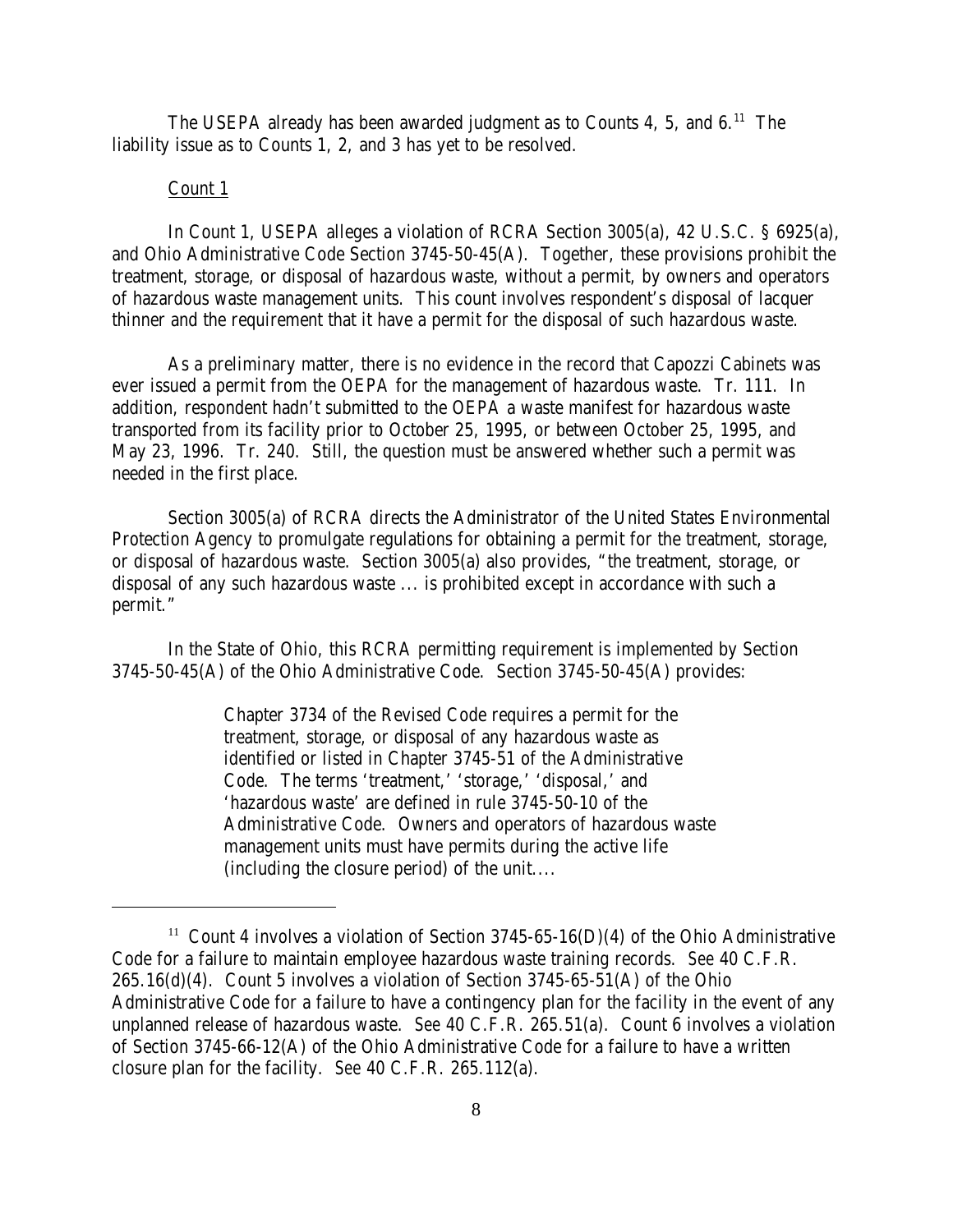### OAC § 3745-50-45(A).

The threshold inquiry here is whether Capozzi Cabinets operates a "waste management unit." The answer to this question lies in the definitional section of the Ohio Administrative Code. There, the term "hazardous waste management unit" is broadly defined as a "contiguous area of land on or in which hazardous waste is placed, or the largest area in which there is significant likelihood of mixing hazardous waste constituents in the same area." OAC § 3745-50-10(A)(46). Examples of hazardous waste management units appearing in the regulation are "a surface impoundment, a waste pile, a land treatment area, a landfill cell, [and] an incinerator." *Id.* 

Given this definition, can a small entity like respondent, which makes cabinets and fixtures out of wood, properly be considered as operating a "hazardous waste management unit" because it engaged in a practice of tossing spent lacquer thinner out of the back door? While a facility such as Capozzi Cabinets might not first come to mind when describing the operation of a hazardous waste managing unit, the question posed must be answered in the affirmative.

Indeed, the actions of the Capozzi Cabinets employees in this case are not at all unlike the actions of respondent's employees in *Harmon Electronics, Inc.,* 7 E.A.D. 1 (1997), *aff'd*, *Harmon Industries, Inc. v. Browner,* 19 F.Supp2d 988 (W.D.Mo. 1998), *rev'd on other grounds,* 191 F.3d 894 (8<sup>th</sup> Cir. 1999). There, Harmon Electronics, Inc., was engaged in assembling signal equipment for the railroad industry. Its workers disposed of organic solvents, classified as hazardous waste under RCRA, "by throwing them out the back door of the facility onto the ground." 7 E.A.D. at 4. In *Harmon*, the respondent was held in violation of RCRA Section 3005(a) for operating a hazardous waste disposal facility *without a permit*. 7 E.A.D. at 32. The same result must obtain in this case.<sup>12</sup>

As discussed earlier, it is has been established that Capozzi Cabinet's employees for years routinely disposed of spent lacquer thinner by throwing it out of the back door of the shop and onto the ground. This improper method of disposal became the customary practice of respondent's finishing process. The waste lacquer thinner that was tossed out of respondent's finishing area door contained the chemicals acetone, methyl-isobutyl-ketone, and toluene, all hazardous wastes under Section 3745-51-03(A) of the Ohio Administrative Code.<sup>13</sup> Thus, the

<sup>&</sup>lt;sup>12</sup> Section 3745-50-45(C) of the Ohio Administrative Code provides exemptions to the Code's permitting requirements. Capozzi Cabinets does not fall within any of the listed exemptions. In addition, while respondent has several times asserted that it is a "conditionally exempt small quantity generator," respondent has failed not only to establish that fact, but also to show what significance such a status would bring to this case. *See* Resp. Br. at 2.

 $13$  Acetone, methyl-isobutyl-ketone, and toluene are specifically listed in OAC Section 3745-51-33(F) as hazardous wastes. Also, the chemical analysis of the waste thinner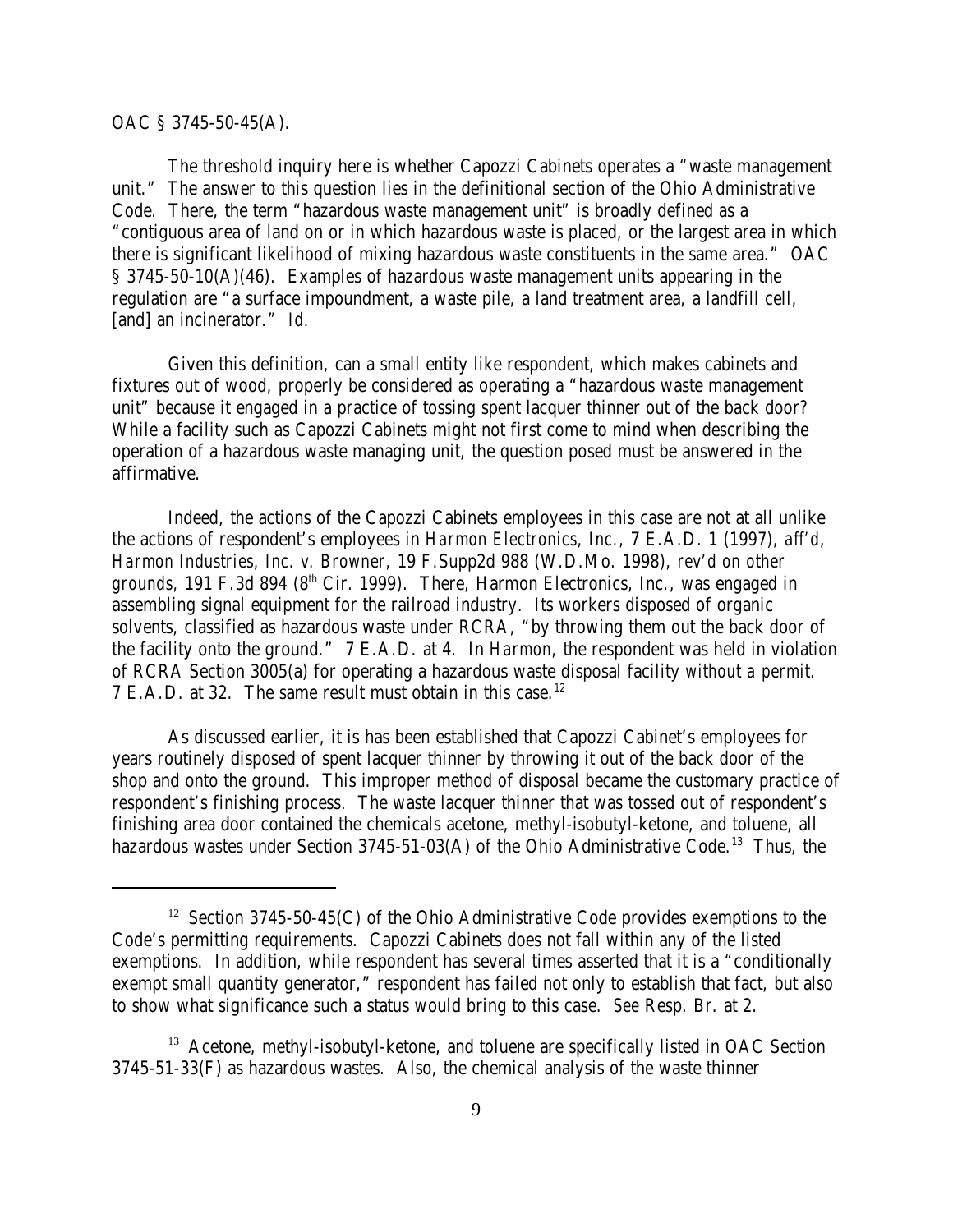manner in which respondent's business operated satisfies the Code's requirements for being a "hazardous waste management unit."

In fact, respondent doesn't even contend that the provisions of RCRA Section 3005(a) and OAC Section 3745-50-45(A) do not apply here. Rather, respondent's argument is an evidentiary one. It submits that the USEPA simply failed to prove facts which would support the Resource Conservation and Recovery Act and the Ohio Administrative Code charge alleged in Count 1. Specifically, Capozzi Cabinets argues that USEPA has failed to carry its burden of proof because it has not shown that any hazardous waste material was disposed of between October 25, 1995, and June 30, 1995. This is the period of time in which the USEPA alleges the violation took place. In fact, respondent asserts that the OEPA inspectors didn't even know how waste lacquer thinner was generated at the shop, let alone when it was deposited on the soil. Resp. Br. at  $9-10.<sup>14</sup>$ 

Respondent's evidentiary argument is not well-taken. The OEPA inspection of October 26, 1995, indisputably establishes that respondent disposed of hazardous waste by tossing it on the ground. The soil sample taken by the OEPA during that inspection showed that acetone, methyl-isobutyl-ketone, and toluene were present in the ground. This laboratory result is consistent with the facts that the OEPA inspector detected the smell of solvents in that area, as well as confirming the presence of Volatile Organic Compounds with a Photo Ionization Detector. Moreover, the record clearly establishes that it was respondent's practice to rid itself of waste thinner by tossing it out the back door of the finishing room.

Thus, the record shows that Capozzi Cabinets operated a hazardous waste management unit in the driveway area, just outside the door to the shop's finishing room, and that it routinely disposed of hazardous waste in this area. Moreover, the record also shows that at no time did respondent have the required permit for this hazardous waste disposal. Accordingly, respondent is in violation of RCRA Section 3005(a) and OAC Section 3745-50-45(A).

The fact that an OEPA inspector didn't personally observe the violations being committed in no way serves as a bar to USEPA's prosecution of this case. To require the USEPA, or the state environmental enforcement authority, to catch a respondent "in the act" of unlawfully disposing of hazardous waste before it could initiate enforcement action would do

performed for respondent by Chemical Solvents, Incorporated, reported waste codes D-001 (characteristic of ignitability), F-003 (hazardous waste), and F-005 (hazardous waste). Tr. 220-221; CX-11.

 $14$  Respondent submits that the timing of the alleged hazardous waste disposal is an important consideration in this matter. It cites the case of *3M Company v. Browner*, 17 F.3d 1453 (D.C. Cir. 1994), for the proposition that a five-year statute of limitations applies to the prosecution of any alleged violations of the Resource Conservation and Recovery Act of 1976. As discussed, *infra,* it appears that the USEPA is in agreement.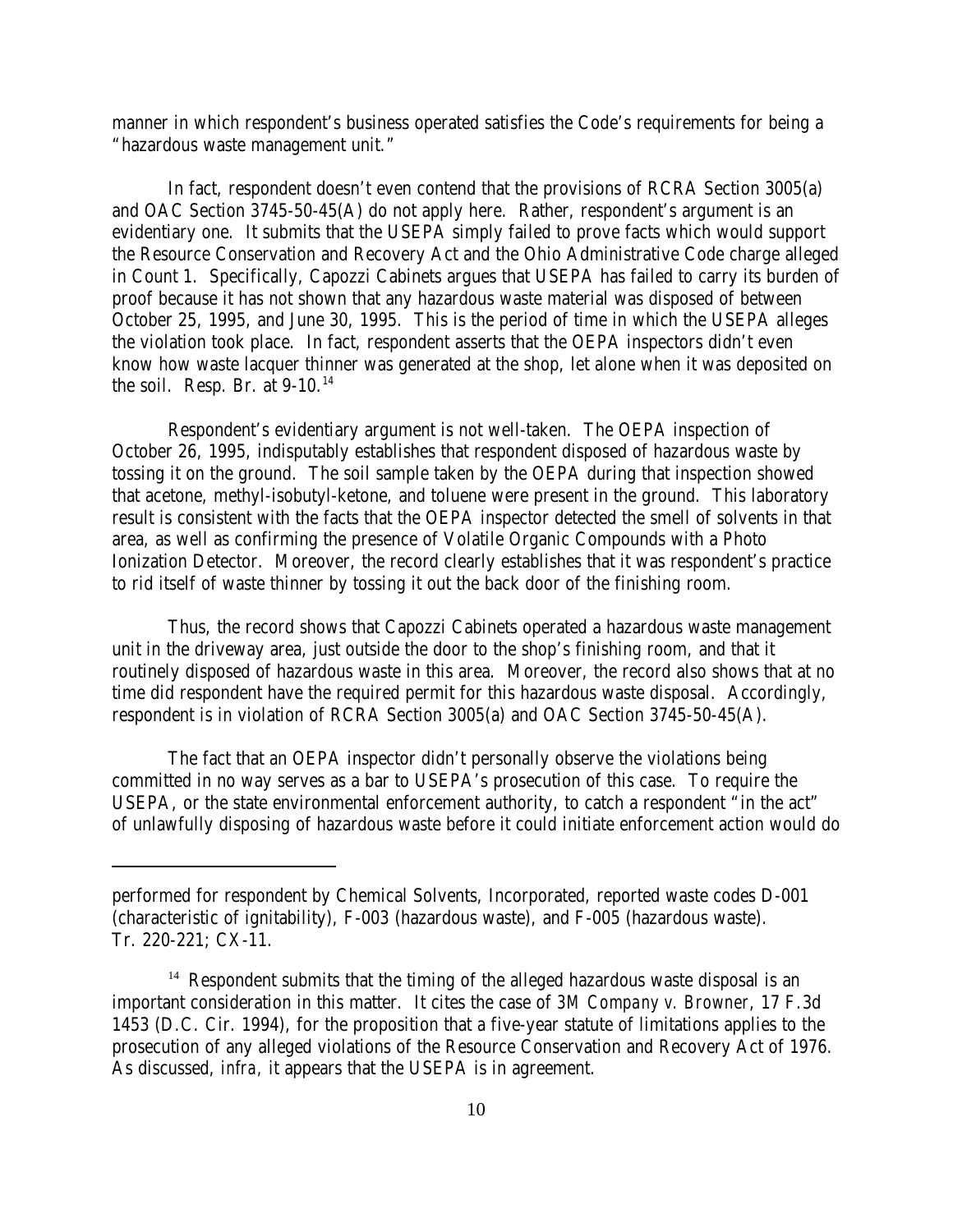severe damage to the RCRA statute. Such a result would be particularly ludicrous in this case, given the substantial amount of evidence showing that respondent failed to comply with the permit provisions of RCRA and the State of Ohio Code. The events of October 26, 1995, are sufficient to support a finding of the violation charged in Count 1.

While it is held that USEPA established a violation under Count 1, the breadth of that violation warrants some discussion. In its Second Amended Complaint, USEPA maintained that the period of violation alleged in Count 1 ran from June 30, 1995, to October 26, 1995. Thereafter, in its post-hearing brief, USEPA also argued that respondent's subsequent outdoor burn, discovered during the OEPA inspection of May 23, 1996, likewise supported the charges alleged in Count 1. Thus, complainant now argues that respondent also unlawfully operated a hazardous waste management unit without a permit from May 16, 1996, to May 23, 1996. USEPA Amend. Concl. at 8. Capozzi Cabinets, however, takes issue with USEPA's reliance upon the outdoor burn. It argues that the events surrounding the May, 1996, outdoor burn are beyond the scope of the complaint and thus beyond the scope of the present enforcement case. Resp. R.Br. at 3. Respondent is correct.

To the extent that USEPA seeks to rely upon the outdoor burn to support another period of violation with respect to Count 1, it is overreaching. As late as USEPA's Second Amended Complaint, the period of alleged violation in Count 1 (as well as in Counts 2 and 3) was June 30, 1995, through October 26, 1995. USEPA had ample opportunity to include in the amended complainant that the violative period relating to Count 1 encompassed May 16 to May 23, 1996, as well. It didn't. Nor did complainant articulate at the hearing, or at anytime prior to its post-hearing brief, that the events surrounding the outdoor burn supported the finding of an additional period of violation.<sup>15</sup> Accordingly, to do so now would be manifestly unfair to respondent. To the extent that the events surrounding the outdoor burn and the OEPA inspection of May 23, 1996, cast light upon the violation alleged in the complaint, they may be considered. They may not, however, serve as the basis for finding an additional period of violation.

### Count 2

In Count 2, the USEPA charges a violation of OAC Section 3745-59-40, alleging that Capozzi Cabinets improperly land disposed of toluene, a hazardous waste.<sup>16</sup> Section 3745-59-

<sup>&</sup>lt;sup>15</sup> In fact, at the hearing Inspector Nesbit testified that the violation alleged in Count 1 was based upon the fact that the sample results obtained by Inspector Fodo in October of 1995, matched up with the constituents listed in the Material Safety Data Sheet for the thinner used by Capozzi Cabinets. Tr. 212.

 $16$  In the complaint, USEPA also alleged that respondent improperly land disposed of methylene chloride and acetone. Complainant did not pursue these charges at hearing, limiting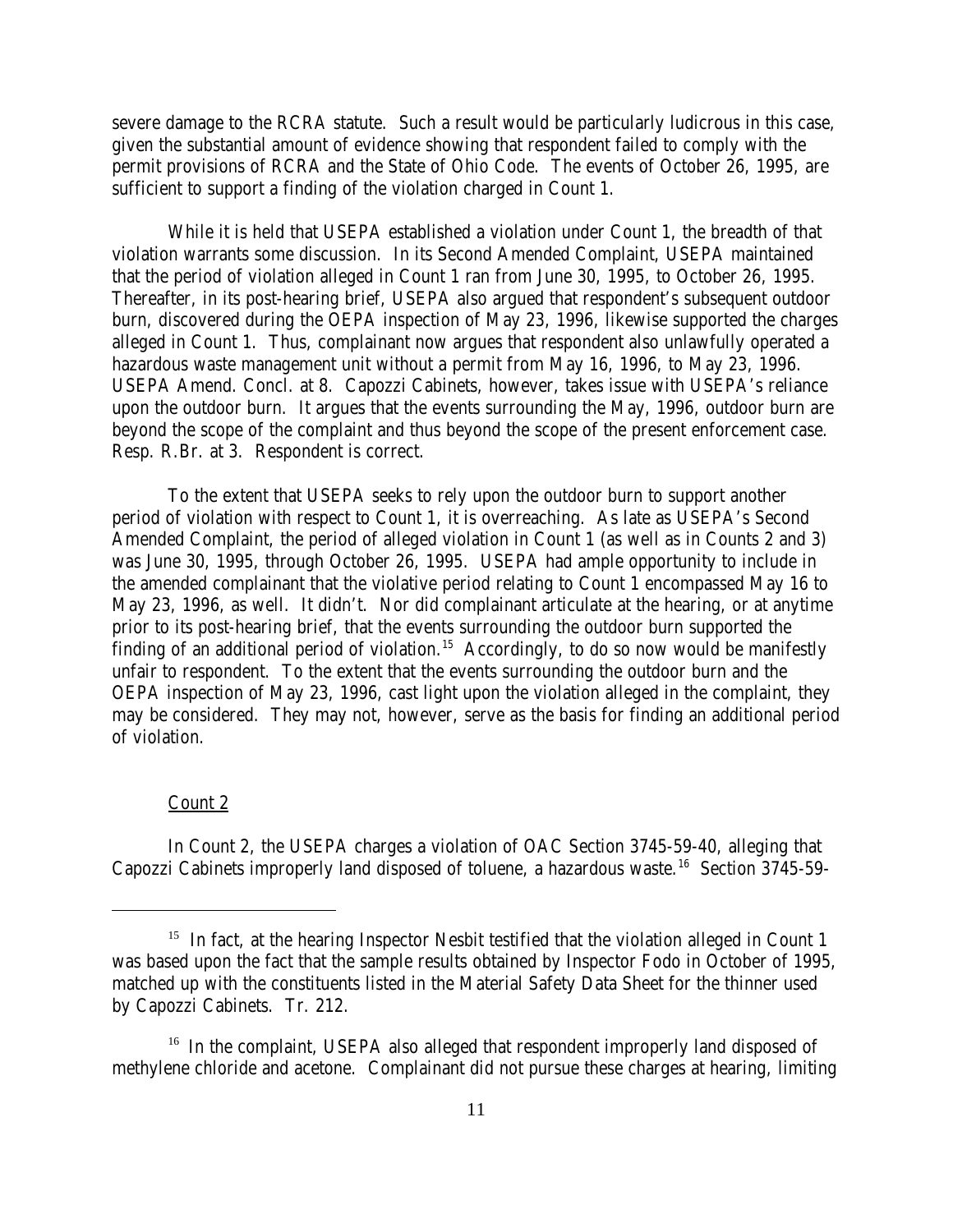40(A) of the Ohio Administrative Code states:

A restricted waste identified in rule 3745-59-41 of the Administrative Code may be land disposed only if an extract of the waste or of the treatment residue of the waste ... does not exceed the value shown in Table CCWE of rule 3745-59-41 of the Administrative Code for any hazardous constituent listed in Table CCWE for that waste....

OAC § 3745-59-40(A). Table CCWE of Section 3745-59-41 of the Ohio Administrative Code identifies toluene as a "restricted waste." Furthermore, Table CCWE sets the maximum allowable concentration for land disposal of toluene at 0.33 milligrams per liter ("mg/L").

There is no dispute here that Capozzi Cabinets land disposed toluene. Indeed, the record clearly shows that respondent routinely tossed spent lacquer thinner out the garage door and onto the ground. According to an analysis performed by Chemical Solvents, Inc., a laboratory retained by Capozzi Cabinets, this lacquer thinner was comprised of 71% toluene. Tr. 462; CX-11. Regarding this percentage, OEPA Inspector Nesbitt testified that the amount of toluene unlawfully disposed of by Capozzi cabinets exceeded the 0.33 mg/L limit for that chemical as set forth in Table CCWE of OAC Section 3745-59-41. Tr. 246. Respondent did not dispute Nesbit's testimony. Accordingly, the USEPA has established that Capozzi Cabinets violated Section 3745-59-40 of the Ohio Administrative Code.

## Count 3

In Count 3, the USEPA alleges a violation of Section 3745-65-13(A)(1) of the Ohio Administrative Code for a failure to obtain a detailed chemical and physical analysis of hazardous waste prior to its disposal. Section 3745-65-13(A)(1) provides:

> Before an owner or operator treats, stores, or disposes of any hazardous waste ... he shall obtain a detailed chemical and physical analysis of a representative sample of the waste. At a minimum, this analysis shall contain all the information which must be known to treat, store, or dispose of the waste in accordance with the requirements of Chapters 3745-59 and 3745- 65 to 3745-69 of the Administrative Code.

## OAC § 3745-65-13(A)(1).

The elements to support this violation already have been established. The record evidence shows that Capozzi Cabinets disposed of waste lacquer thinner by routinely tossing it

its evidence under Count 2 to the chemical toluene.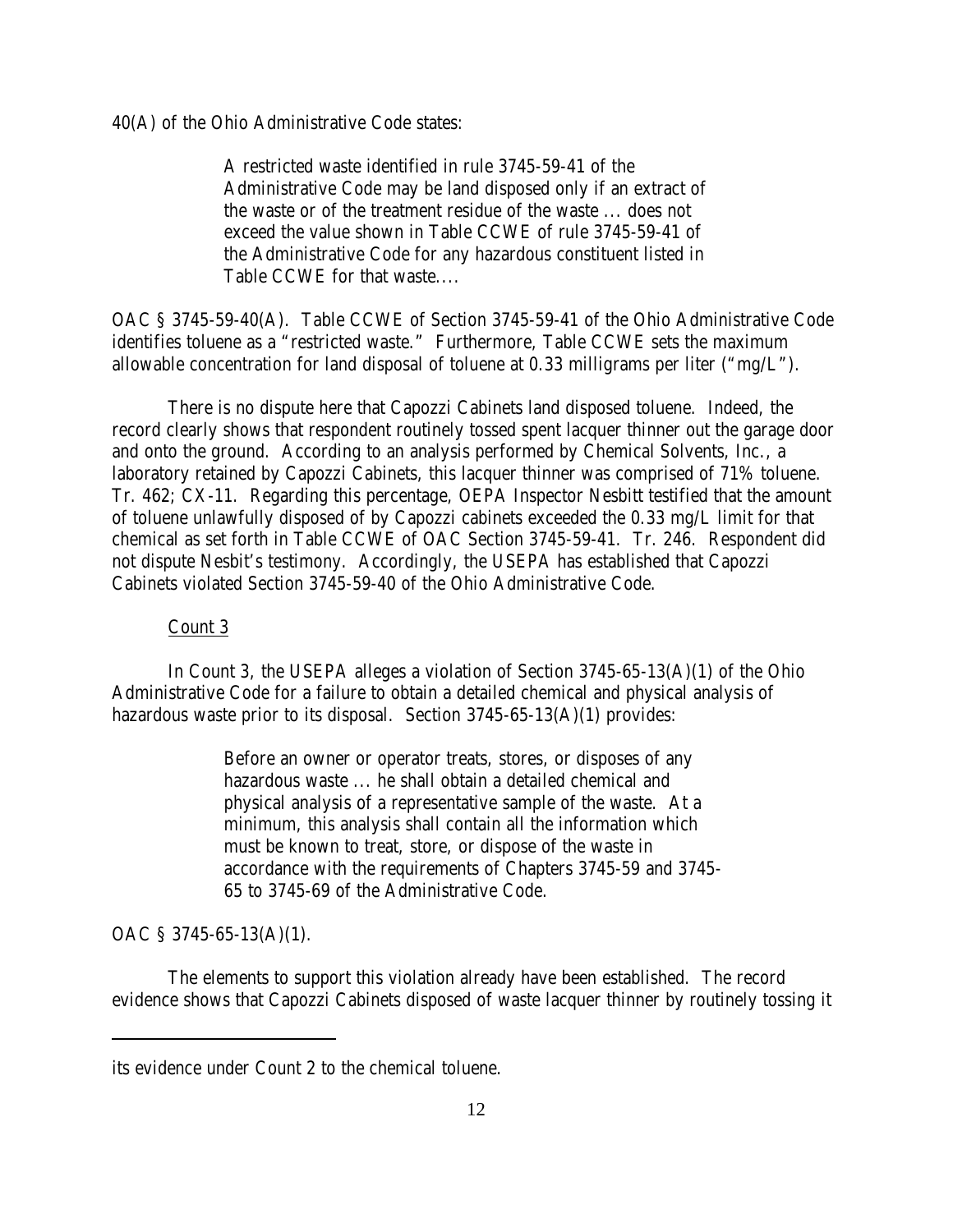out of the door to the finishing area and onto the ground. This lacquer thinner is a hazardous waste, largely comprised of the chemical toluene.

There is no evidence that respondent had this hazardous waste analyzed prior to its unlawful disposal. In fact, Capozzi Cabinets doesn't even make this argument. The only hazardous waste analysis performed by respondent was in June of 1996, well after the laquer thinner was land disposed on facility property. CX-11. By not obtaining a detailed chemical and physical analysis of a representative sample of the waste laquer thinner prior to its disposal, Capozzi Cabinets violated Section 3745-65-13(A)(1) of the Ohio Administrative  $Code<sup>17</sup>$ 

#### B. Civil Penalty<sup>18</sup>

Section 3008(a)(3) of the Resource Conservation and Recovery Act provides for a civil penalty up to \$25,000, per day, for each violation of Subtitle C, "Hazardous Waste Management." 42 U.S.C. § 6928(a)(3). Section 3008(a)(3) further provides: "In assessing such a penalty, the Administrator shall take into account the seriousness of the violation and any good faith efforts to comply with applicable requirements." This is the penalty yardstick by which the six RCRA violations committed by Capozzi Cabinets are to be measured. *See Bil-Dry Corporation*, RCRA Appeal No. 98-4, at p. 50 (January 18, 2001)(EAB). Also, it must be kept in mind that, as with the issue of liability, it is the USEPA who bears the burden of proof on the penalty issue. *In re New Waterbury, Ltd.,* 5 E.A.D. 529, 537 (1994).

## Count 1 (Disposal of Hazardous Waste Without a Permit)

For this violation, the USEPA requests a penalty of \$62,569. In support of this requested sanction, it submits, among other things, that the probability of exposure to hazardous waste was high, that the releases of hazardous waste were intentional and occurred on a regular basis, and that the potential seriousness of contamination was moderate. Compl. Amend. Concl. at 15-24. However an impressive an indictment this might appear at first, the

<sup>&</sup>lt;sup>17</sup> To the extent that the USEPA seeks to expand the period of violation for Count 3 from June 30, 1995, through October 26, 1995, the time alleged in the Second Amended Complaint, to include the respondent's outdoor burning of fixtures in May of 1996, it is rejected here for the same reasons that it was rejected in Count 1.

<sup>&</sup>lt;sup>18</sup> In advancing its civil penalty position, the USEPA relies in part on the fact that respondent used waste thinner as an accelerant to burn fixtures sometime in May of 1996, and also that arsenic was discovered in the soil of this burn area. This case, however, is not about respondent's outdoor burning of fixtures; nor is it at all about arsenic. Rather, as alleged in the complaint, and as testified to by Inspector Nesbit, this case is about the events surrounding the OEPA inspection of October 26, 1995. Those events concern the land disposal of thinner which contained acetone, methyl-isobutyl-ketone, and toluene.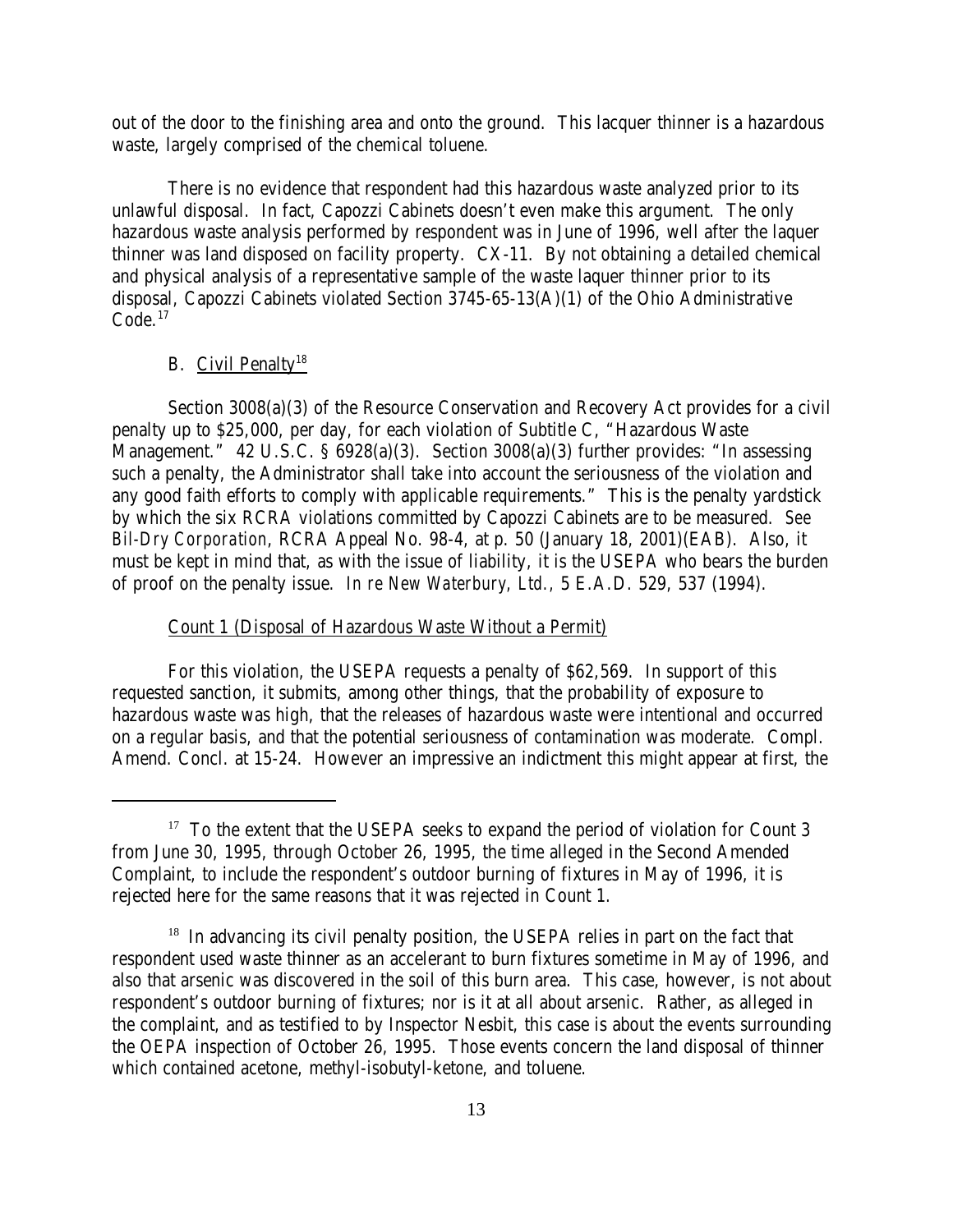penalty evidence laid out by USEPA does not quite fit the violation alleged, and proven, in Count 1.

In that regard, both Section 3005(a) of RCRA and Section 3745-50-45(A) of the Ohio Administrative Code specifically require "a permit for the treatment, storage, or disposal of any hazardous waste." Count 1 involves a permit violation; the civil penalty evidence relied upon by USEPA, however, addresses the consequences of respondent's having unlawfully disposed of the hazardous waste – that's Count 2.

Nonetheless, the importance of the permitting requirements of RCRA and of the Ohio Administrative Code is obvious. They enable the USEPA and, in this case, the State of Ohio, to oversee the proper disposal of hazardous waste at covered hazardous waste management units. A review of the permitting standards at 40 C.F.R. Part 270 and Ohio Administrative Code Sections 3745-50-40 through 3745-50-58 underscore the complexity of this undertaking.

Thus, the permitting requirements of RCRA and the Ohio Administrative Code are important and their violation is of no small matter. Still, while recognizing the significance of these permitting provisions, one must not lose sight of the specific facts of this case. Capozzi Cabinets is a small entity, employing approximately six workers, and generating relatively small amounts of hazardous waste. It is no longer in violation of the RCRA and OAC permitting requirements, not because it has applied for and has obtained a permit, but because it now collects the hazardous waste in a 55-gallon drum and has made arrangements with a contractor for the proper disposal of this waste.

Accordingly, given the factual context of this violation, a penalty of \$5,000 is assessed against respondent for the violation listed in Count  $1.^{19}$ .

## Count 2 (Improper Land Disposal of a Hazardous Waste)

Of the six violations involved in this case, this violation is the most serious. Here, USEPA proposes a civil penalty of \$42,246. The record evidence supports the assessment of a \$30,000 penalty.

As discussed earlier, the OEPA inspection of October 26, 1995, revealed that respondent disposed of waste thinner by tossing it out of the finishing room door and onto the

<sup>&</sup>lt;sup>19</sup> The USEPA's "economic benefit" analysis is deserving of comment. Complainant submits that by failing to comply with the permit provisions in Count 1, respondent saved \$9,991, *i.e.,* the avoided cost for non-compliance. Compl. Amend. Concl. at 24. Given the fact that in order to come into compliance all that Capozzi Cabinets had to do was to containerize its hazardous waste and to arrange for a contractor to haul it away for proper disposal, this economic benefit analysis overstates respondent's avoided cost.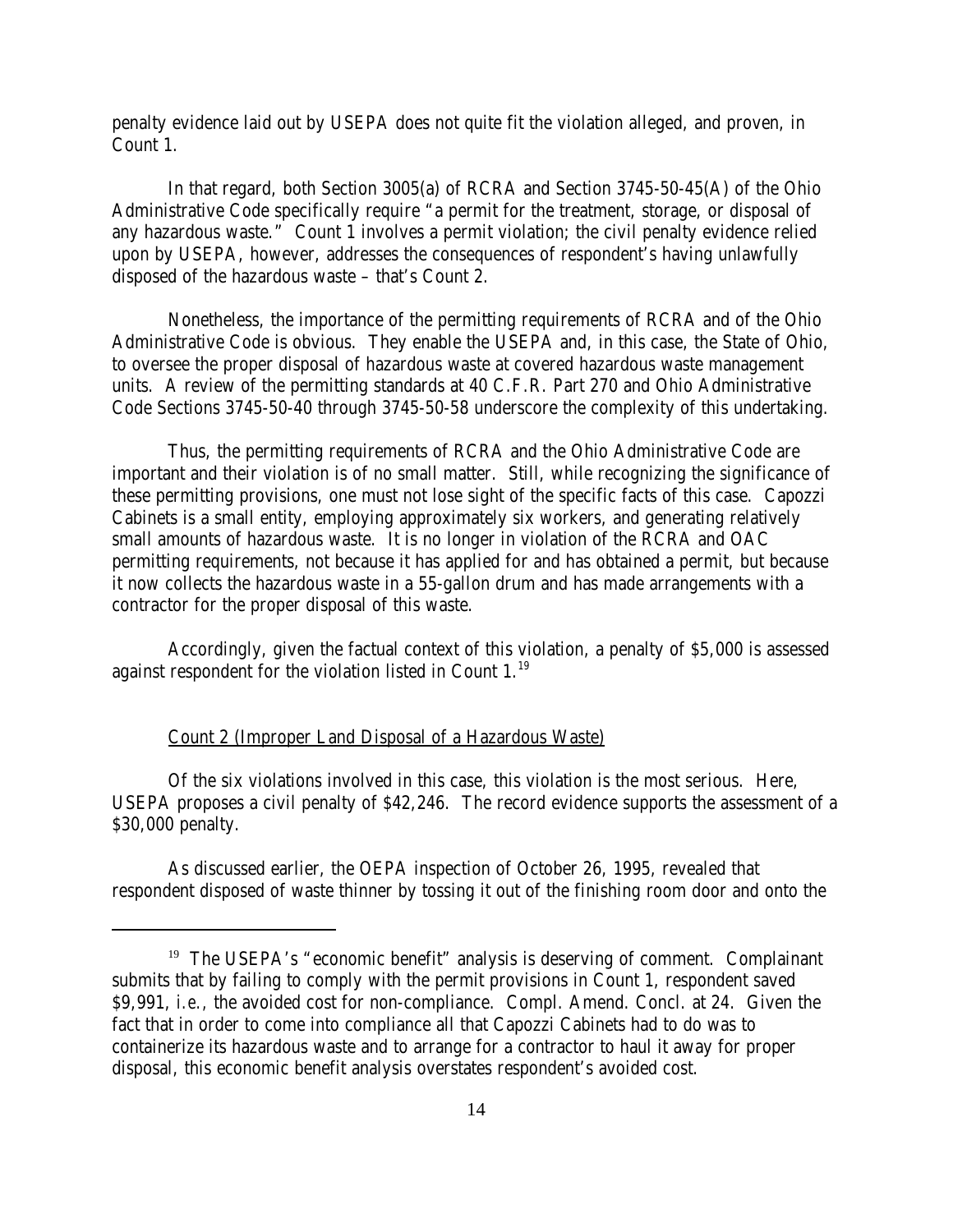driveway. Use of a Photo Ionization Detector identified the presence of Volatile Organic Compounds in the air, and soil samples from the driveway identified the presence of acetone, methyl-isobutyl-ketone, and toluene in the ground. It is clear from the testimony of both Inspector Fodo and Inspector Nesbit, and John Capozzi as well, that this hazardous waste was intentionally deposited on the ground. It is also clear that this hazardous waste disposal was not a one-time event. Rather, it was the customary manner in which respondent's finishing room got rid of unwanted waste thinner. As coffee cans would fill with this waste, the disposal process of "flinging" it out the back door would follow. Thus, the facts of this case clearly show that respondent was highly negligent in the manner in which it disposed of its waste thinner. The negligence of respondent in unlawfully disposing of this hazardous waste is a major reason for the assessment of the civil penalty in Count 2.

Just how much hazardous waste was tossed from the finishing room onto the driveway, and just how far back in time this practice extended are issues that are hotly contested by the parties. We first address the amount of hazardous waste unlawfully disposed of here. The evidence shows that Capozzi Cabinets tossed approximately two gallons of spent thinner onto the driveway every month.

In that regard, Inspector Fodo testified that during his October 26, 1995, inspection, he learned that a one-gallon sized coffee can full of solvent waste was thrown from the finishing room and onto the driveway every two to four weeks. Fodo described this waste as "a solvent stain[,] paint waste related to the finishing operation." Tr. 49. The inspector attributed the one-gallon every two- to four-week estimate to Capozzi, the shop's owner, and to Garris, the finishing room employee. Tr. 51, 54, 173-174. In addition, during the OEPA inspection of May 23, 1996, Garris likewise informed Inspector Nesbit that the finishing room operation usually produced "between a half and a full coffee can container of hazardous waste per week." Tr. 206-207.

Despite this testimony, Capozzi Cabinets argues that the thinner that was actually "solvent waste" was considerably less than the amounts claimed by Fodo and Nesbit. Respondent submits that the OEPA inspectors had little understanding as to how the thinner was used in the finishing room spray gun operation and, therefore, could not accurately estimate the amount of hazardous waste generated. *See* Tr. 151-152, 156. In fact, respondent submits that contrary to the inspectors' testimony, as explained by Capozzi, most of the thinner referred to by the inspectors would be mixed with lacquer and would be reused. Resp. Br. at 10–12.

Considering all the evidence on this issue, the testimony of Fodo and Nesbit supports a finding that Capozzi Cabinets generated two gallons of solvent waste per month in its finishing room operation. Even though Inspector Fodo seemed to admit on cross-examination that he had asked respondent how long it took to accumulate the thinner in the coffee can, and not if the thinner in the can was thrown out (Tr. 158), the whole of his testimony indicates otherwise. A reading of the entire testimony of Inspector Fodo shows that it was his understanding from talking to Capozzi and Garris that the coffee can amounts were of the hazardous waste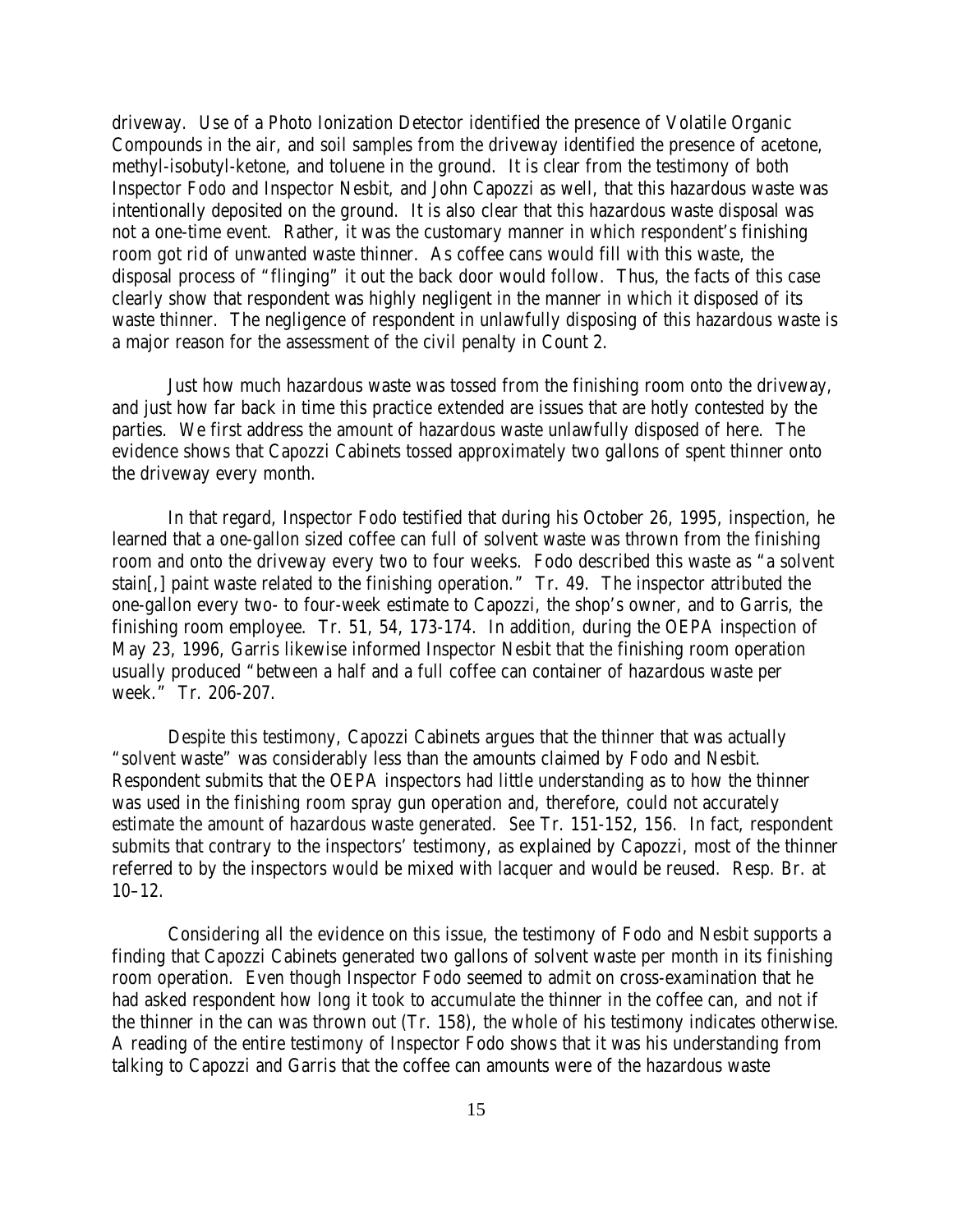subsequently tossed out the back door. In addition, the testimony of Inspector Nesbit, in which she relates her May 23, 1996, discussion with Garris, reflects a similar understanding as to the monthly amount of solvent waste generated at Capozzi Cabinets. (Garris told Nesbit that they generated between a half and a full coffee can container of hazardous waste per week. *See* Tr. 206-207.)

Moreover, the events of May 23, 1996, lend further support for this finding. During the May 23 inspection, the OEPA learned that waste thinner that had been collected by respondent since the October 26, 1995, inspection had been used by Capozzi Cabinet employees as an accelerant in the burning of fixtures. The testimony of the OEPA inspectors was that between 10 to 15 gallons of solvent waste was thrown onto the fire. These 10 to 15 gallons constituted the bulk of the solvent waste generated in the finishing room from the time of the first OEPA inspection of October 26, 1995, to the time of the follow-up OEPA inspection of May 23, 1996. Thus, the amount of hazardous waste generated by respondent in between the inspections is roughly two gallons per month.

This finding is consistent with respondent's counsel's representation to the OEPA that, at a maximum, Capozzi Cabinets generated five gallons of solvent waste every three months. CX-15. Based upon these facts, respondent's proposed finding that it generated approximately five gallons of waste lacquer thinner per year is rejected. *See* Resp. Pro. Find. at 2. Respondent has based this proposed finding on the solvent waste generation data compiled by Capozzi *after* the OEPA inspections in this case. *See* RX-3. These facts also warrant the rejection of complainant's theory, based upon the hazardous waste generation data provided by respondent to Chemical Solvents, Incorporated, that it would need to dispose of 110 gallons of solvent waste annually. *See* CX-10. In that regard, Capozzi's testimony that the 110 gallons was not intended as an accurate estimate of the solvent waste generated at his facility is credited. Tr. 643.

In sum, the evidence establishes that at the time of the unlawful disposal alleged in Count 2, Capozzi Cabinets generated approximately two gallons of hazardous waste per month in its finishing room operation. The next question is, when did this unlawful disposal begin?

With respect to this question, at least two facts can be gleaned from the record. One is that the violation existed on October 26, 1995, when the OEPA discovered the hazardous waste in the soil. The other is that neither the USEPA, nor the OEPA, observed the actual disposal of the waste thinner from the finishing room door.<sup>20</sup> Still, it is clear from several sources that the violation existed prior to that date.

<sup>&</sup>lt;sup>20</sup> As discussed with respect to Count 1, there is no need for the inspectors to actually observe the violation being committed. This does not in any way diminish the USEPA's burden of proving a violation, as the Agency must still establish, by a preponderance of the evidence, that a violation occurred. It just recognizes the reality that inspectors can't be everywhere.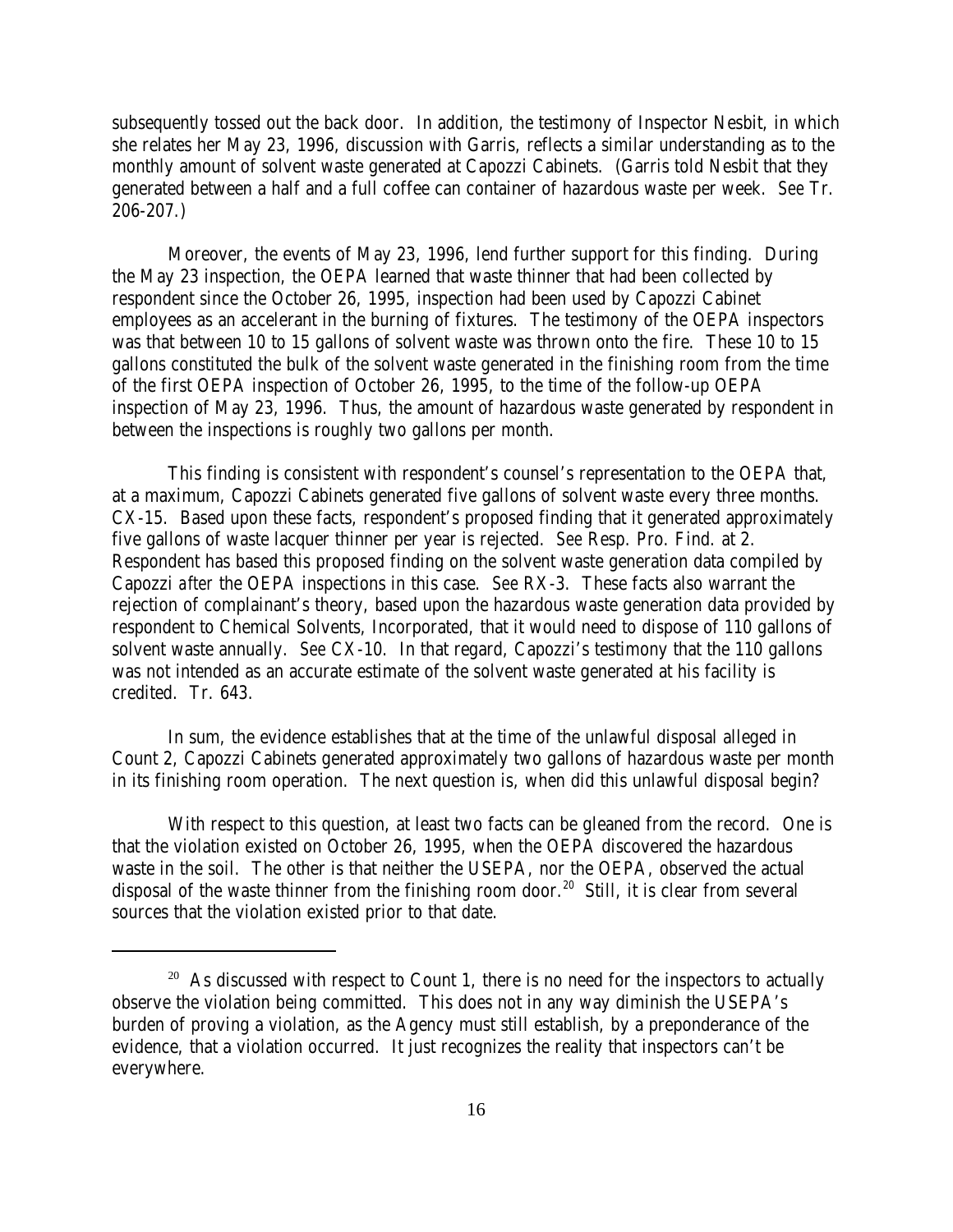First, there is the letter from John Capozzi to the Governor of Ohio. In that letter, dated August 5, 1996, Capozzi spoke of the difficulties arising from the OEPA investigation which is the focus of this case. After admitting that "years ago" Capozzi Cabinets used lacquer thinner to burn scrap wood, Capozzi stated: "Every so often we would also fling small amounts of used thinner out the back door." CX-13. Second, there are the statements of Capozzi and Garris to Inspector Fodo and Inspector Nesbit that tossing the waste solvent out of the finishing room door was customary practice at Capozzi Cabinets. Garris worked at respondent's facility for approximately four and one-half years prior to the OEPA's initial inspection. There is no indication that the practice of tossing the thinner out the back door changed at any time during this period. Finally, the record shows that at no time prior to the OEPA inspection of October 26, 1995, did respondent collect its hazardous waste for off-site disposal. Tr. 211.

Given these facts, it is held that respondent's unlawful practice of improperly disposing of hazardous waste, the subject of Count 2, began 119 days before the OEPA inspection of October 26, 1995, as alleged by the USEPA.<sup>21</sup>

A final consideration involves the environmental and health hazards presented by respondent's unlawful disposal of the thinner. As with many of the issues presented in this case, the evidence regarding the environmental hazard is somewhat mixed. Arguing for a low penalty, respondent points out that the water samples taken by the OEPA ultimately did not show contamination. Moreover, the soil excavated during the remediation phase of this case was "clean" and respondent was allowed to return this soil to the excavated areas of the driveway and burn area. Tr. 260, 552-562;  $RX-D$ .<sup>22</sup>

Nonetheless, despite these facts, the thinner that was deposited on the ground contained acetone, methyl-isobutyl-ketone, and toluene, all hazardous chemicals. The Material Safety Data Sheet for the thinner involved showed that these chemicals posed serious health risks. CX-4. In addition, the disposal of the thinner took place in a residential area, with a school and church nearby. Moreover, as discussed above, this unlawful disposal practice continued for a significant period of time. These facts underscore the potential danger presented by the improper land disposal of the thinner.

 $21$  The parties are in agreement that in evaluating respondent's conduct in this case, the USEPA is restricted by the five-year statute of limitations contained in 28 U.S.C. § 2462. *3M Co. v. Browner,* 17 F.3d 1453 (D.C. Cir. 1994). This 119-day period is the product of the application of this five-year statute of limitations.

 $22$  The fact that the solvent waste may have evaporated over time, and the fact that the level of contaminants in the soil may have been substantially lessened by mixture with clean soil doesn't alter the fact that respondent was permitted to return the soil to the areas from where it was excavated. Tr. 260, 568.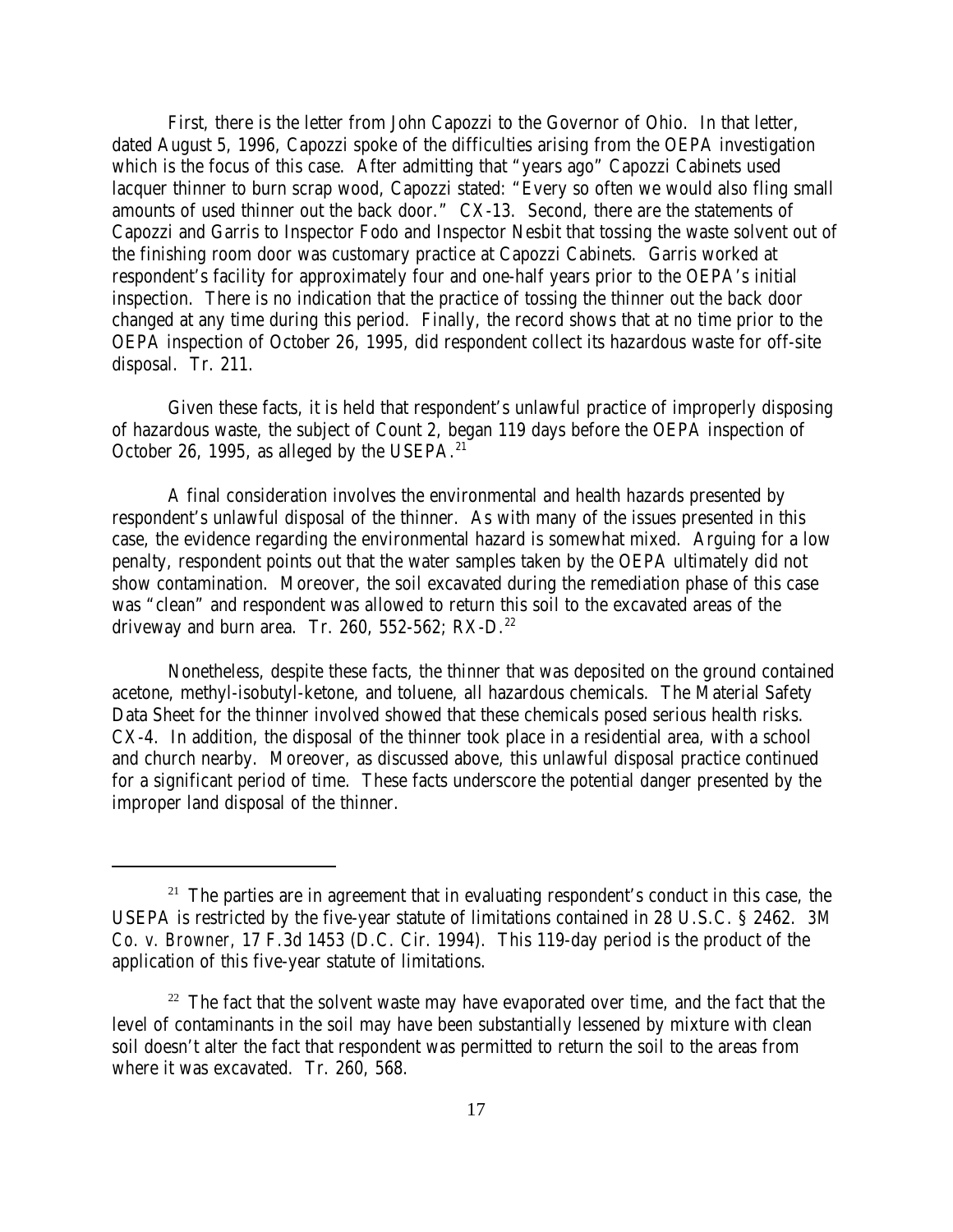Accordingly, for the reasons set forth above, a civil penalty on the low end of the scale as suggested by respondent is not warranted. Rather, the facts support the assessment of a  $$30,000$  penalty.<sup>23</sup>

#### Count 3 (Failure to Obtain Analysis of Hazardous Waste Before Disposal)

The USEPA proposes a penalty of \$6,164 for this violation. In offering its explanation for this penalty proposal, the complainant in part states:

> The probability of exposure from this violation is moderate. There is no certainty that releases resulted directly from the failure of Respondent to analyze its waste lacquers and thinners. However, it is moderately probable that releases occurred that would not have had Respondent analyzed the waste and verified that it was a hazardous waste that should have been disposed of properly.

Compl. Amend. Pen. Pro. at 15-16 (emphasis deleted). *See* Tr. 392-393.

It is hard to square complainant's penalty rationale with the facts of this case. There is no evidence here that Capozzi Cabinets was unaware that its waste thinner contained hazardous chemicals. Capozzi Cabinets had to have known that the waste lacquer thinner constituted a hazardous waste. In that regard, respondent possessed an MSDS on the lacquer thinner showing that the thinner was comprised of acetone, methyl-isobutyl-ketone, and toluene. Moreover, Capozzi, the shop's owner, had 40 years experience in the carpentry business. It is reasonable to assume, therefore, that he knew the hazardous nature of this waste thinner. Tr. 611. The fact of the matter is that respondent simply tossed the solvent waste out the back door as a matter of practice. It didn't stop this practice until after the OEPA inspection of October 26, 1995. There is absolutely no evidence that had respondent conducted this predisposal analysis, it would not have tossed the waste thinner out the door. Indeed, even the USEPA position set forth above recognizes this fact.

Complainant also argues that "[r]espondent's failure to analyze his wastes also posed potential for harm to nearby receptor populations." *Id.* at 17. Again, while it is difficult to take issue with this proposition, there has been no showing that had respondent analyzed its waste lacquer thinner, it would not have thrown the solvent waste on the ground.

In sum, the USEPA has not offered evidence sufficient to support the penalty requested. Nonetheless, Capozzi Cabinets was required to conduct a pre-disposal analysis of the waste

<sup>&</sup>lt;sup>23</sup> This penalty assessment includes a consideration of the USEPA's suggested economic benefit to respondent of \$3,702 for failing to comply. *See* Compl. Amend. Concl. at 30.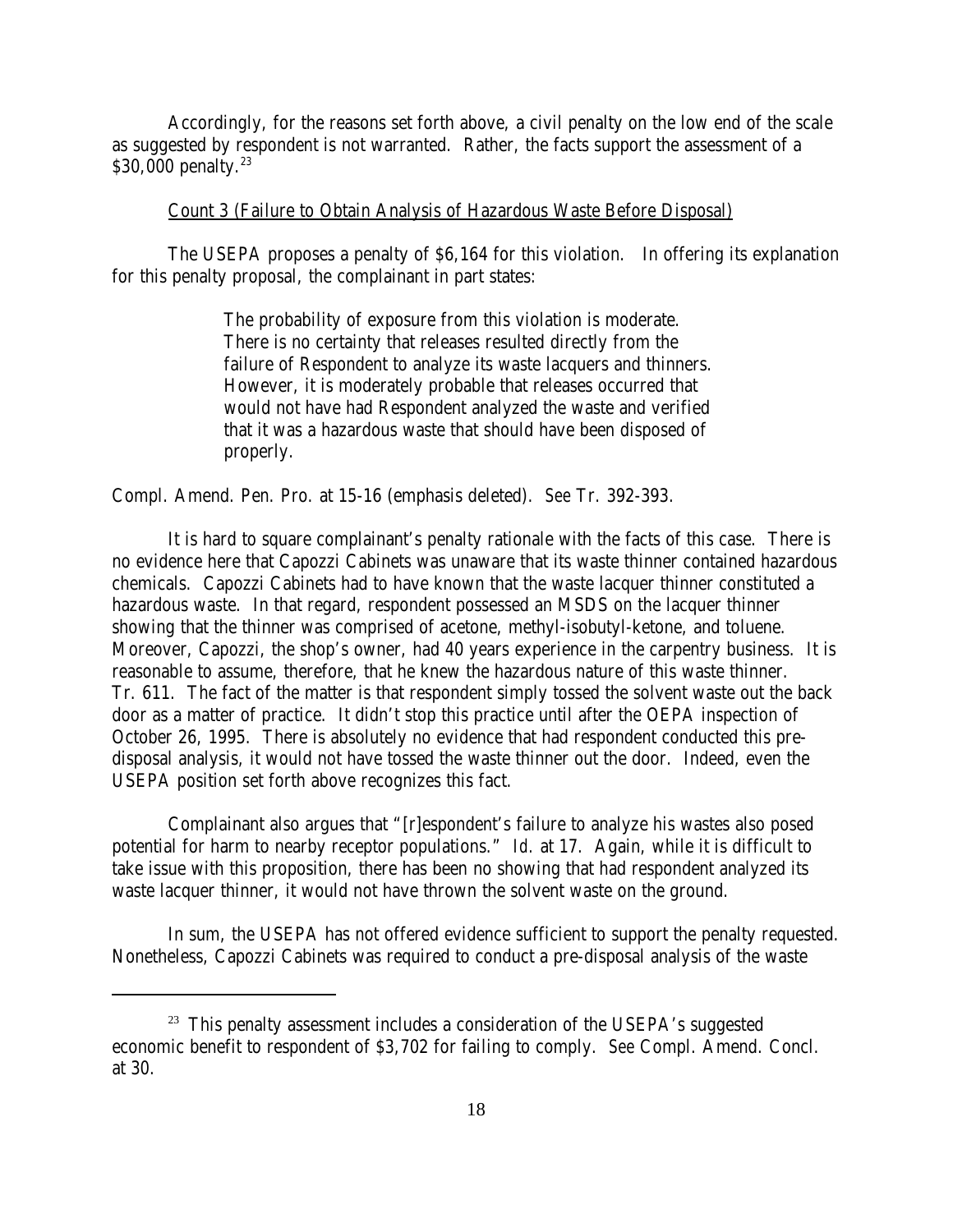thinner. It was obliged to comply with a regulatory requirement intended to protect the environment and the health of the potentially exposed population. Its failure to do so warrants the assessment of a \$2,000 penalty.

#### Count 4 (Failure to Maintain Hazardous Waste Training Records)

Ohio Administrative Code Sections 3745-65-16(A) and (B) require either classroom instruction, or on-the-job training, of hazardous waste management practices. Section 3745- 65-16(C) of the Code requires refresher training. In addition, Section 3745-65-16(D)(4) further requires that records of this hazardous waste training be maintained. Capozzi Cabinets failed to keep such training records and thus violated OAC Section  $3745-65-16(D)(4)$ .<sup>24</sup>

A review of the Ohio Administrative Code training regulations shows that they are intended for the safety of facility personnel who handle hazardous waste, including training covering emergency situations. These regulations set standards for owners and operators of hazardous waste treatment, storage, and disposal facilities. For the period of time that respondent qualified as a hazardous waste disposal facility, it was required to maintain the training records pursuant to Section 3745-65-16(D)(4).

Training provisions for hazardous waste workers, and this includes the maintenance of training records, are an important feature of the RCRA regulatory scheme. Still, one must not loose sight of the fact that the underlying activity here involved the intermittent disposal of small quantities of spent thinner by relatively few employees. When the coffee can in the finishing room filled with waste solvent, about two times a month, it was thrown out the back door.

Thus, given these particular facts, this training records violation does not warrant the \$11,575 penalty sought by USEPA. Complainant points to no facts which would support such a sanction. The supporting record evidence is simply not there. Rather, the appropriate penalty for this violation is \$500.

#### Count 5 (Failure to Have Contingency Plan)

Ohio Administrative Code Section 3745-65-51(A) requires owners or operators of hazardous waste management facilities to have a contingency plan for the facility, designed to minimize hazards to human health and to the environment in the event of a fire, explosion, or any unplanned sudden or non-sudden release of hazardous waste or hazardous waste constituents to air, soil, or surface water. Capozzi Cabinets previously was held to have

<sup>&</sup>lt;sup>24</sup> The order granting complainant summary judgment for Count 4 refers to 40 C.F.R. 265.16(d)(4), the Federal regulatory equivalent.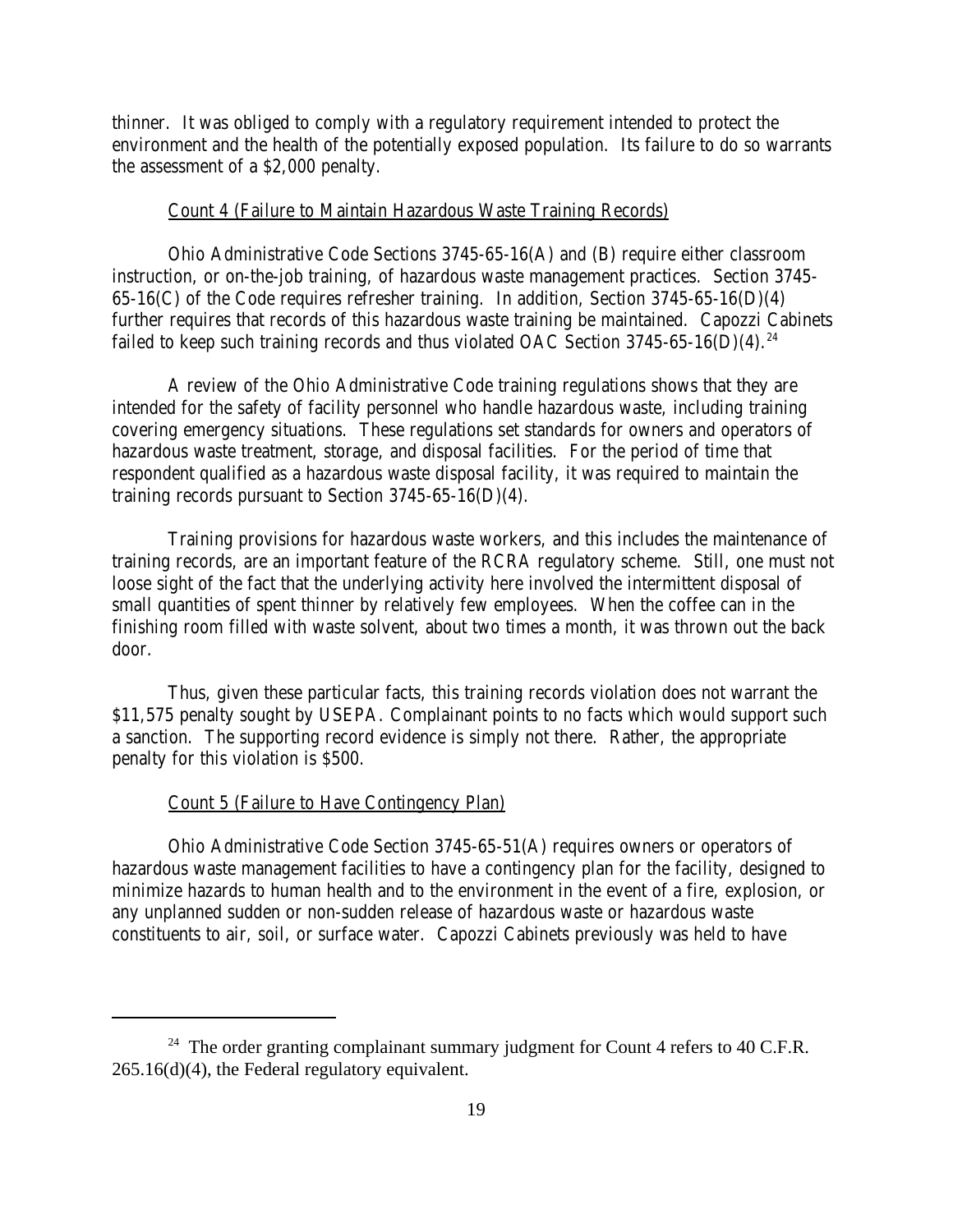violated Section 3745-65-51(A).<sup>25</sup>

USEPA proposes a penalty of \$14,655 for this violation, referring to the general danger present to the local population and the environment in the event of an unplanned release. USEPA's penalty rationale does not square with the facts of this case. Capozzi Cabinets employees six to seven workers. Only one worker, Garris, has been identified as working in the finishing room. In any event, she collected spent thinner in a coffee can, and twice a month the can was emptied as the solvent waste was tossed onto the driveway. Again, USEPA is unable to cite record evidence to support its rather ambitious claims. Indeed, most of its penalty explanation is based upon speculation only.

For example, the USEPA states: "The most likely transport mechanisms resulting in exposure would be from spillage within the facility, which could conceivably reach a municipal sewer, and airborne transport in the event of a fire or explosion." Compl. Amend. Concl. at 40. Yet, USEPA cites to no testimony to support this general assertion. In that regard, if any of these dangers actually existed, as complainant apparently believes they do, one would have expected Inspectors Fodo and Nesbit to have identified them while on the witness stand. They did not.

Finally, given the overall weakness of USEPA's case with respect to the penalty portion of Count 5, its assertion that respondent sustained an economic benefit as a result of noncompliance is rejected. $26$ 

Accordingly, a penalty of \$50 is assessed for this violation.

## Count 6 (Failure to Have Written Closure Plan)

This count involves a violation by respondent of Ohio Administrative Code Section  $3745-65-12(A).^{27}$  This section in part requires the owner or operator of a hazardous waste management facility to have a written closure plan. USEPA proposes a penalty of \$18,855 for this violation. A summary of the complainant's penalty methodology might be helpful here.

<sup>&</sup>lt;sup>25</sup> The order granting complainant summary judgment refers to 40 C.F.R. 265.51(a), the Federal regulatory equivalent.

 $26$  It is not at all clear as to the dollar amount that the USEPA claims as an economic benefit under Count 5. *See* Compl. Amend. Concl. at 44-45.

<sup>&</sup>lt;sup>27</sup> The order granting complainant summary judgment refers to 40 C.F.R. 265.112(a), the Federal regulatory equivalent.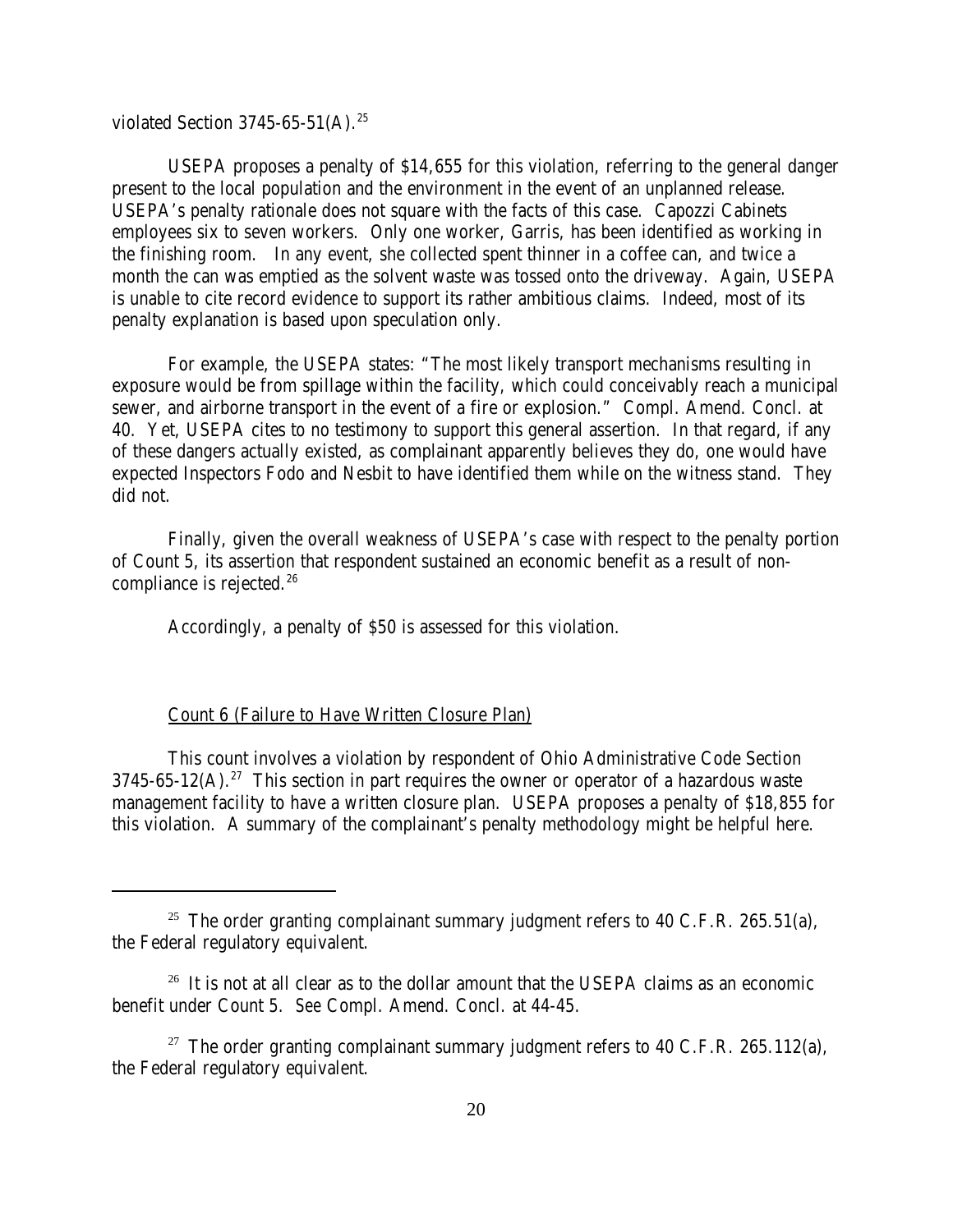In the reaching its proposed penalty for this count (as with all other five counts), the USEPA followed somewhat of a rigid, technical approach that was quite difficult to understand. Complainant concluded that with respect to the Count 6 violation, the "Potential for Harm" was "minor," the "Potential Seriousness of Contamination" was "minor," the "Harm to the [R]egulatory [P]rogram" was "substantial," and the "Extent of Deviation" was "major." Complainant also offered its position in a conclusory fashion under the headings "Penalty Assessment Matrix," "Multiple/Multi-day Penalties," "Adjustment Factors," and "Economic Benefit." *See* Compl. Amend. Concl. at 45-50. This penalty presentation is difficult to interpret.

What is missing here is an evidentiary-based explanation by USEPA as to why it seeks a substantial penalty from a small cabinet-maker like respondent for failing to have a written closure plan. Indeed, to resolve matters with the OEPA, all that Capozzi Cabinets had to do was to containerize its waste (roughly two gallons a month) and to arrange for its proper disposal. The size of the penalty sought by complainant is inconsistent with these facts, as well as the fact that after the inspection of May 23, 1995, the OEPA accepted a "Remediation Plan" from respondent to remedy any possible contamination, and not a "Closure Plan." *See* RX-D. Like Count 5, the violation here is a technical one which warrants a minimal penalty. Accordingly, respondent is assessed a \$50 civil penalty for this violation.

### C. Compliance Order

In its Second Amended Complaint, the USEPA requests the issuance of a compliance order directing that "Respondent shall, immediately upon the effective date of this Order, cease all treatment, storage, or disposal of any hazardous waste, except such treatment, storage, or disposal as is in compliance with the standards applicable to Generators of hazardous waste as set forth at OAC [Section] 3745-52." Compl. Br. at 12.<sup>28</sup>

Given the fact that Capozzi Cabinets has been found to have committed six RCRA violations, the basis for USEPA's compliance order request has been established. Accordingly, Capozzi Cabinets is directed to immediately comply with the order as set forth above, and to properly furnish the USEPA with notification of such compliance.

# V. Order

Pursuant to Section 3008(a)(3) of the Resource Conservation and Recovery Act, 42 U.S.C. § 6928(a)(3), John A. Capozzi, d/b/a Capozzi Custom Cabinets, is ordered to pay a civil penalty of \$37,500 for the six RCRA violations found in this case. The payment of this

 $28$  In this requested compliance order, the USEPA also instructs respondent in the manner in which it is to provide notification of compliance.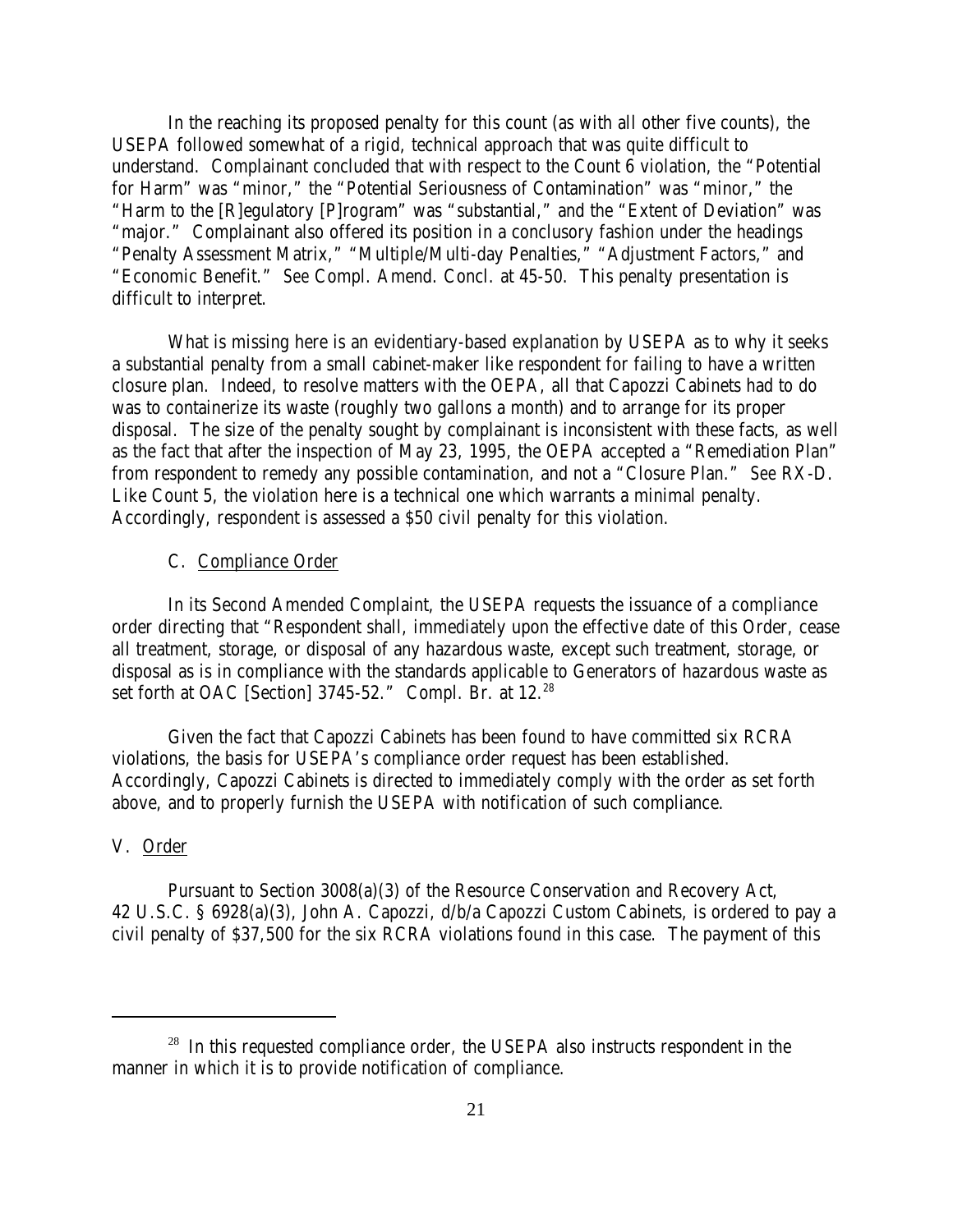penalty shall be made within 60 days of the date of this order.<sup>29</sup>

Respondent also is directed to satisfy the terms of the Compliance Order sought by the USEPA. In that regard, "Respondent shall, immediately upon the effective date of this Order, cease all treatment, storage, or disposal of any hazardous waste, except such treatment, storage, or disposal as is in compliance with the standards applicable to Generators of hazardous waste as set forth at OAC [Section] 3745-52."

This decision shall become a final order 45 days after its service on the parties, unless any of the actions specified in 40 C.F.R. 22.27(c) occur.

> Carl C. Charneski Administrative Law Judge

<sup>&</sup>lt;sup>29</sup> Payment shall be made by mailing, or presenting, to the Regional Hearing Clerk, USEPA, Region V, P.O. Box 70753, Chicago, Illinois, 60673, a cashier's or certified check, made payable to the Treasurer of the United States.